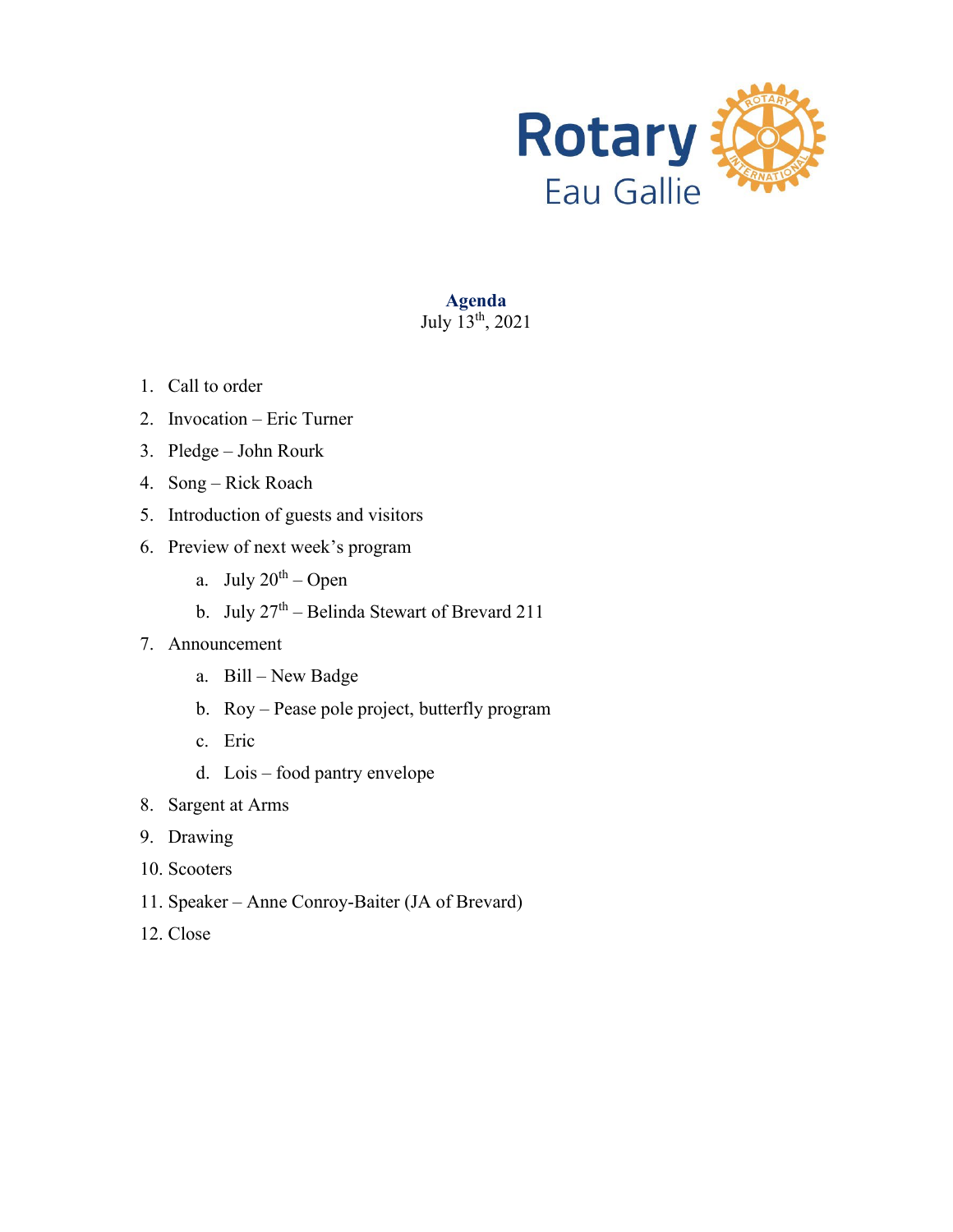

**Agenda** July  $20^{th}$ , 2021

- 1. Call to order
- 2. Invocation Bill Pospisil
- 3. Pledge Luke Miorelli
- 4. Song Rick Roach
- 5. Introduction of guests and visitors
- 6. Preview of next week's program
	- a. July  $27<sup>th</sup>$  Belinda Stewart of Brevard 211
	- b. August  $3<sup>rd</sup>$  Marcia Gadcke (bring your laptop/iPad)

- a. Bill Pospisil plaque
- b. Bill Pospisil gifts
- c. Summary of Board discussion
- d. Picnic scheduled for September 19th
- e. Save the date
- f. Eric Holiday party
- g. Tom Richards Brew Fest update
- 8. Sargent at Arms Tom Richards
- 9. Drawing
- 10. Scooters
- 11. Speaker Dave Spector, The Rotary Foundation
- 12. Close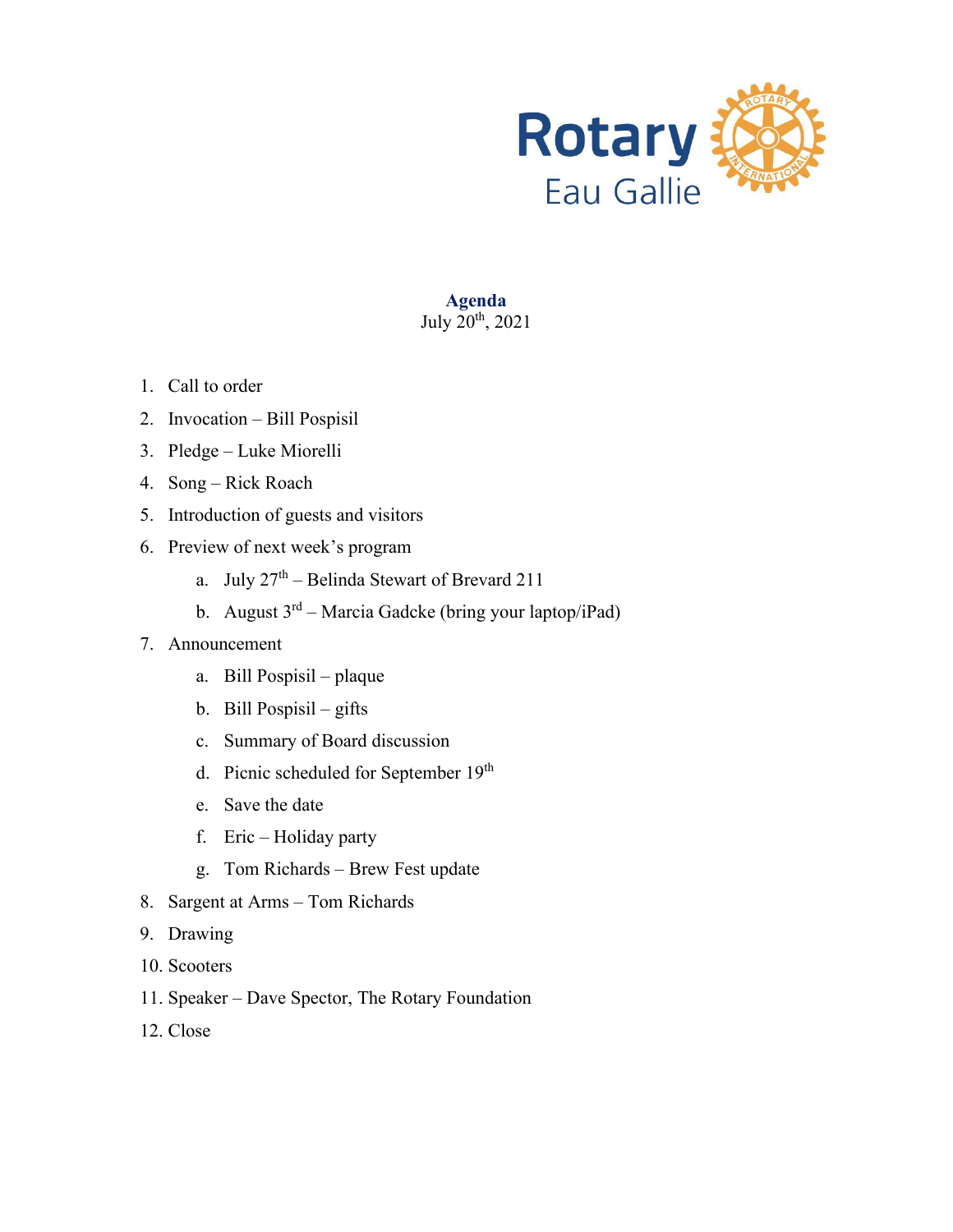

**Agenda** July 27th, 2021

- 1. Call to order
- 2. Invocation Bruce Waters
- 3. Pledge Al Nutall
- 4. Song Rick Roach
- 5. Introduction of guests and visitors
- 6. Preview of next week's program
	- a. August  $3<sup>rd</sup> Marcia Gaecke (bring your laptop/iPad)$
	- b. August  $10^{th}$  BOD meeting
	- c. August  $10^{th}$  Jack Ryals of Melbourne-Orlando Airport

- a. Refer RWBF leads to Tom
- 8. Sargent at Arms Brad Pelsue
- 9. Drawing
- 10. Scooters
- 11. Speaker Belinda Stewart of Brevard 211
- 12. Close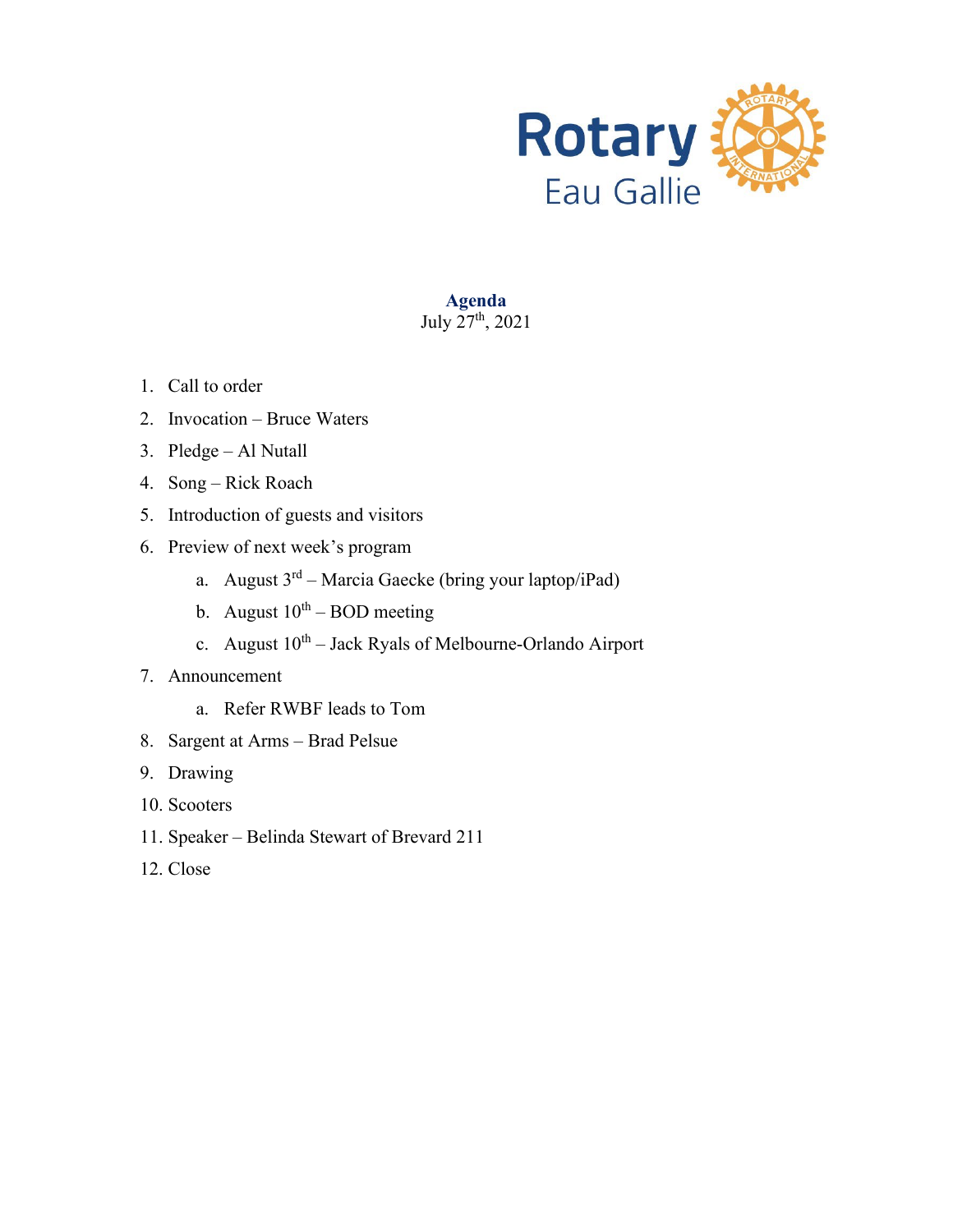

# **Agenda**

# August  $3<sup>rd</sup>$ , 2021

- 1. Call to order
- 2. Invocation Rich Sutter
- 3. Pledge Dave Spector
- 4. Song Jim Sisserson
- 5. Introduction of guests and visitors
- 6. Preview of next week's program
	- a. August  $10^{th}$  BOD meeting
	- b. August  $10^{th}$  Jack Ryals of Melbourne-Orlando Airport
	- c. August  $14^{th}$  Beach Clean Up
	- d. August  $17<sup>th</sup>$  Officer Mcclure of Melbourne PD fishing outreach
- 7. Announcement
	- a. Need someone to organize Picnic on 9/18
	- b. Rugby Q&A
	- c. District 6930 Social Media
	- d. Food bank collection
	- e. Paper invoices are available for Rich
- 8. Sargent at Arms Tom Richards
- 9. Drawing
- 10. Scooters
- 11. Speaker Marcia Gaedcke, District 6930 Trainer
- 12. Close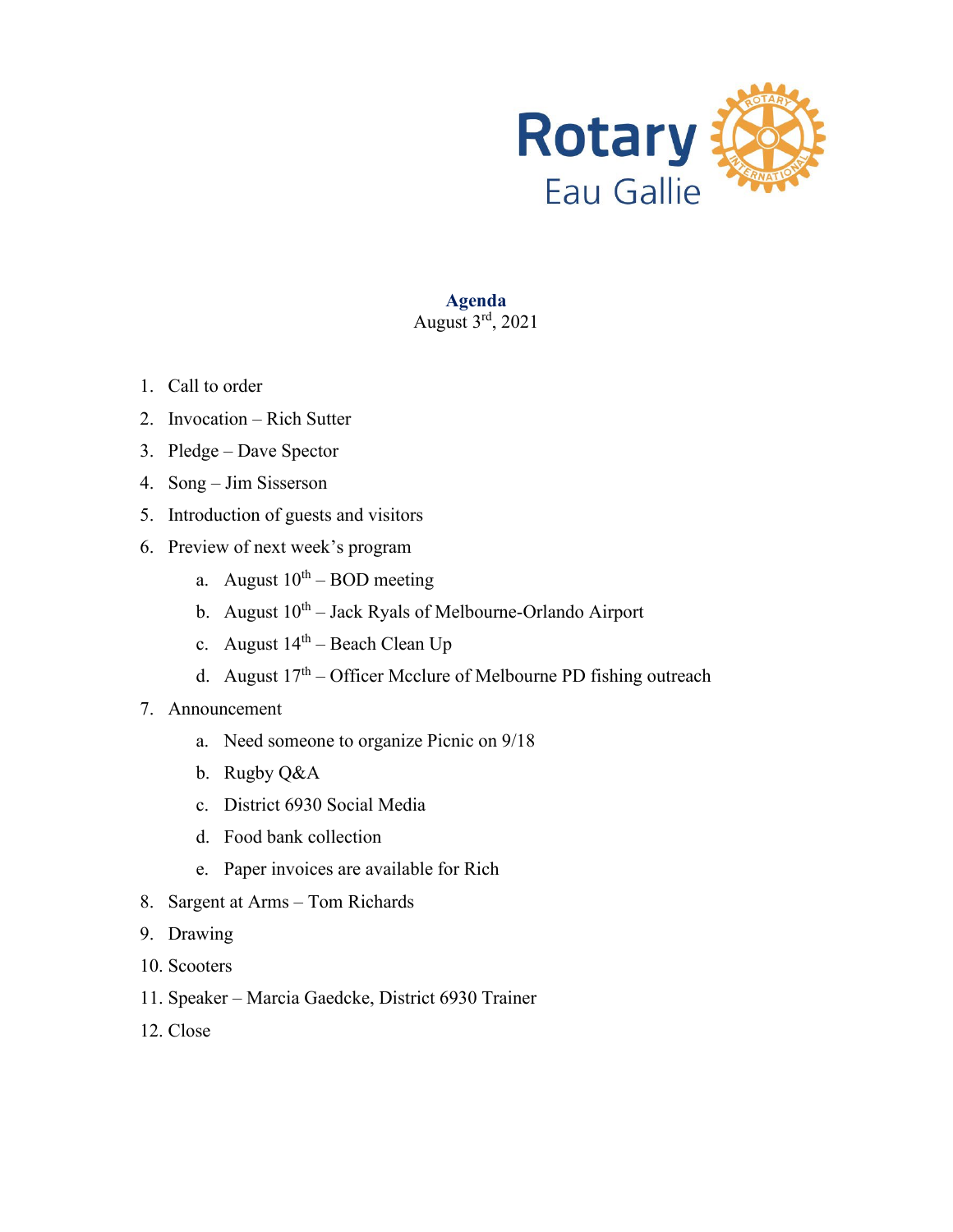

# **Agenda**

# August  $10^{th}$ , 2021

- 1. Call to order
- 2. Invocation Hank Nelson
- 3. Pledge –
- 4. Song Rick Roach
- 5. Introduction of guests and visitors
- 6. Upcoming on the EGR calendar
	- a. August  $14<sup>th</sup>$  Beach Clean Up
	- b. August  $17<sup>th</sup>$  Officer Mcclure of Melbourne PD fishing outreach
	- c. August  $24^{th}$  Brad Pelsue, writing a book
- 7. Announcement Picnic on 9/18
	- a. Briefing on BOD meeting
	- b. Picnic is on! Sept 19th
	- c.
	- d.
	- e.
- 8. New member initiation Steve Fordice
- 9. Sargent at Arms Tom Richards
- 10. Drawing
- 11. Scooters
- 12. Speaker Jack Ryals of Melbourne-Orlando Airport
- 13. Close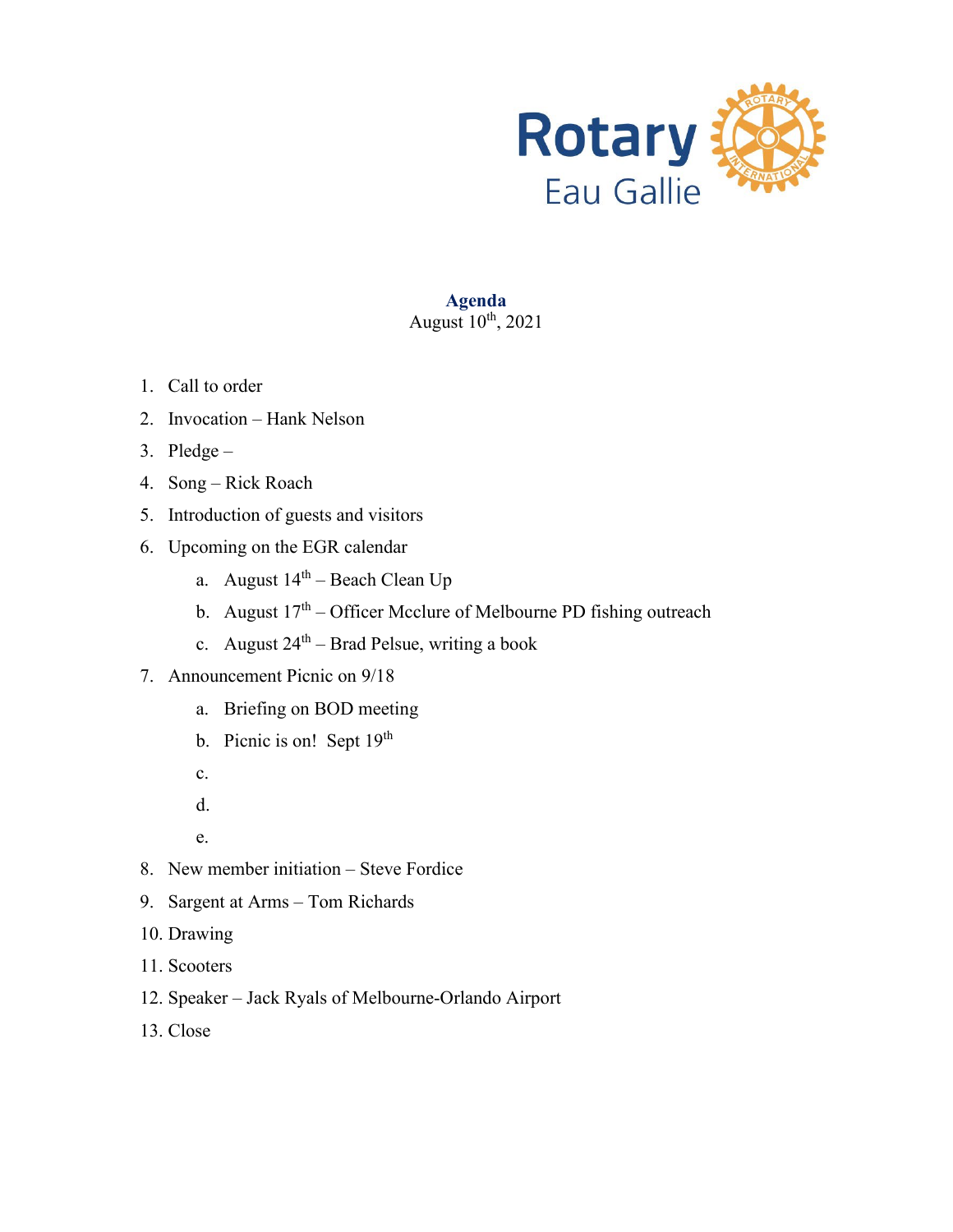

#### **Agenda** August  $17<sup>th</sup>$ , 2021

- 1. Call to order
- 2. Invocation Bruce Waters
- 3. Pledge John Rourk
- 4. Song Rick Roach
- 5. Introduction of guests and visitors
- 6. Upcoming on the EGR calendar
	- a. August  $24<sup>th</sup> Brad Pelsue$ , writing a book
	- b. August  $31<sup>st</sup> 5<sup>th</sup> Tuesday Social$

- a. Picnic is on! Sept 19<sup>th</sup>
- b. Bottle cap collection
- c. Bill
- d. Tom BrewFest
- 8. New member initiation Steve Fordice
- 9. Sargent at Arms Tom Richards
- 10. Drawing
- 11. Scooters
- 12. Speaker Ofc.Charles Mcclure & Christina Brainard of the Melbourne Police Dept.
- 13. Close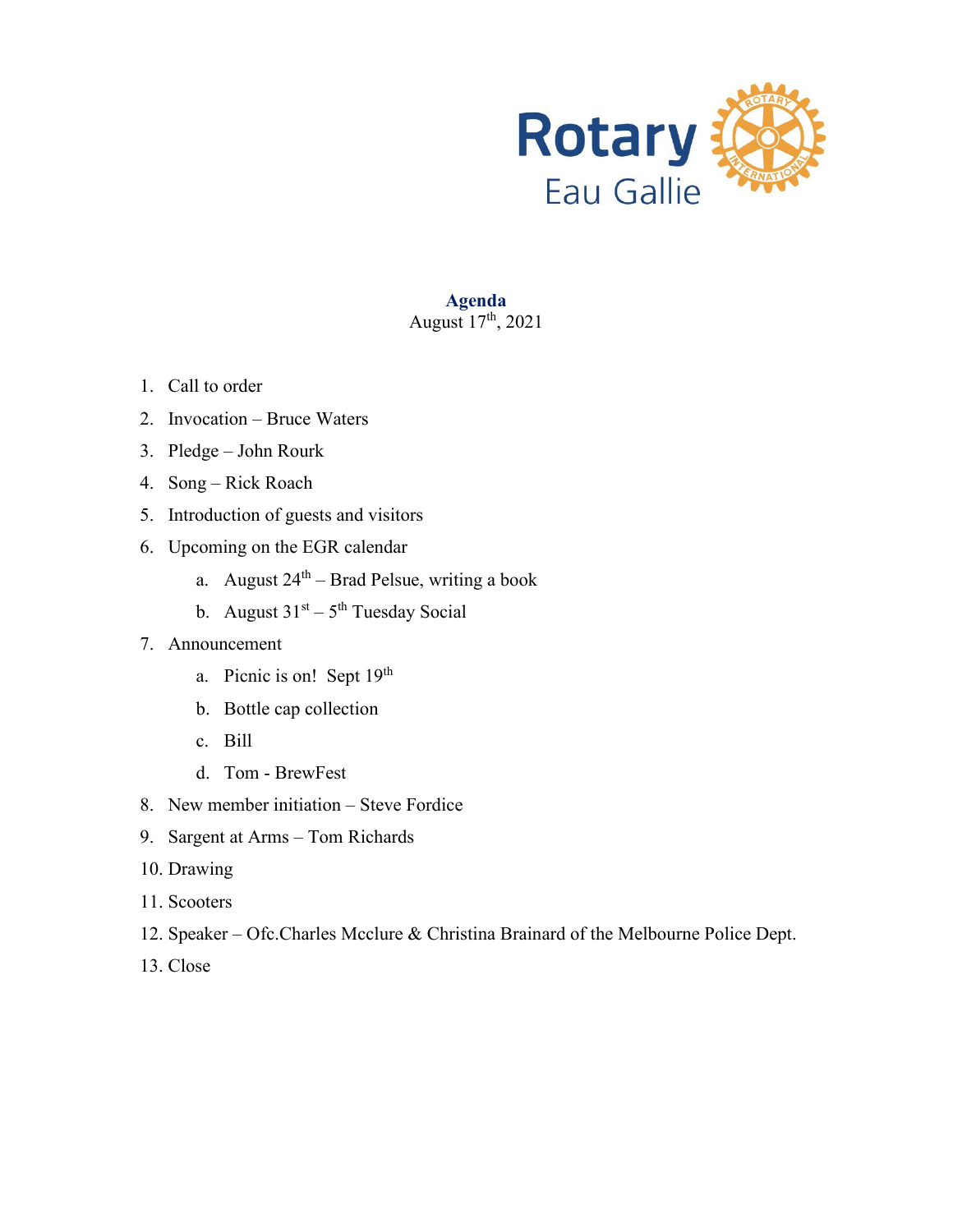

# **Agenda**

# August  $24<sup>th</sup>$ , 2021

- 1. Call to order
- 2. Invocation Rich Sutter
- 3. Pledge Buz Anderson
- 4. Song Rick Roach
- 5. Introduction of guests and visitors
- 6. Upcoming on the EGR calendar
	- a. August  $31<sup>st</sup> 5<sup>th</sup> Tuesday Social$
	- b. September  $7<sup>th</sup>$  Remembering Sept  $11<sup>th</sup>$  Tom Quinn

- a. Picnic is on! Sept 19<sup>th</sup>
- b. Youth, Peace & Action "Certified Peace Builder" Patricia Schaffer
- c. Tom Richards fishing poles!
- 8. Sargent at Arms Tom Richards
- 9. Drawing
- 10. Scooters
- 11. Speaker Brad Pelsue, writing his book
- 12. Close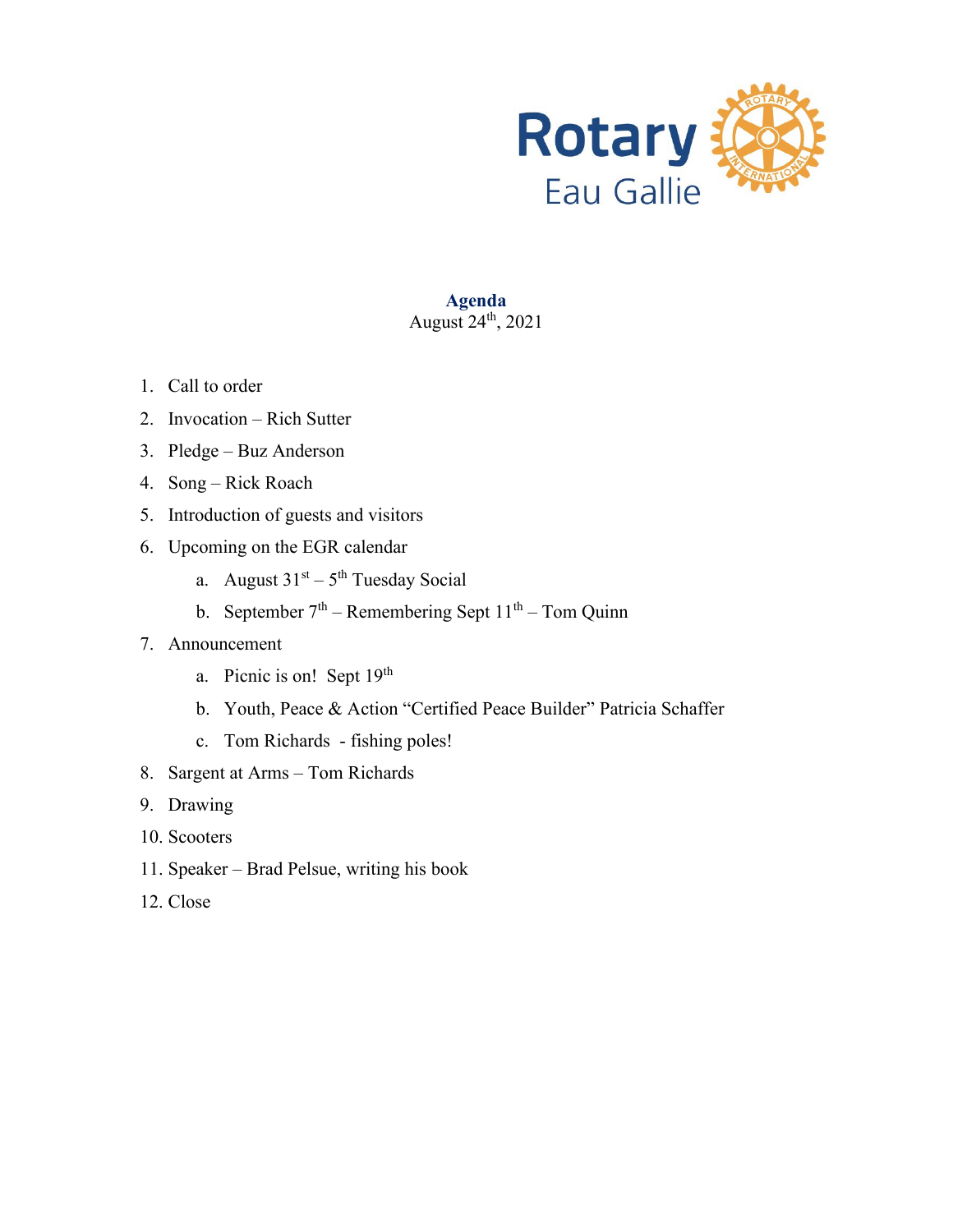

#### **Agenda** September  $7<sup>th</sup>$ , 2021

- 1. Call to order
- 2. Invocation Rich Sutter
- 3. Pledge Steve Fordice
- 4. Song Eric Turner
- 5. Introduction of guests and visitors
- 6. Upcoming on the EGR calendar
	- a. September  $14<sup>th</sup> DG Michael Walstrom (rise)$
	- b. September  $19<sup>th</sup>$  Spring Picnic
	- c. September  $21<sup>st</sup> No$  lunch meeting

- a. Food drive collection
- b. BOD meeting recap
- c. Picnic is on! Sept 19th
- d. MDP Kids Fishing clinic
- e. Beach clean up this weekend
- 8. Sargent at Arms Tom Richards (quick)
- 9. Drawing
- 10. Scooters
- 11. Speaker
	- a. Tom Quinn Remembering Sept  $11<sup>th</sup>$
- 12. Close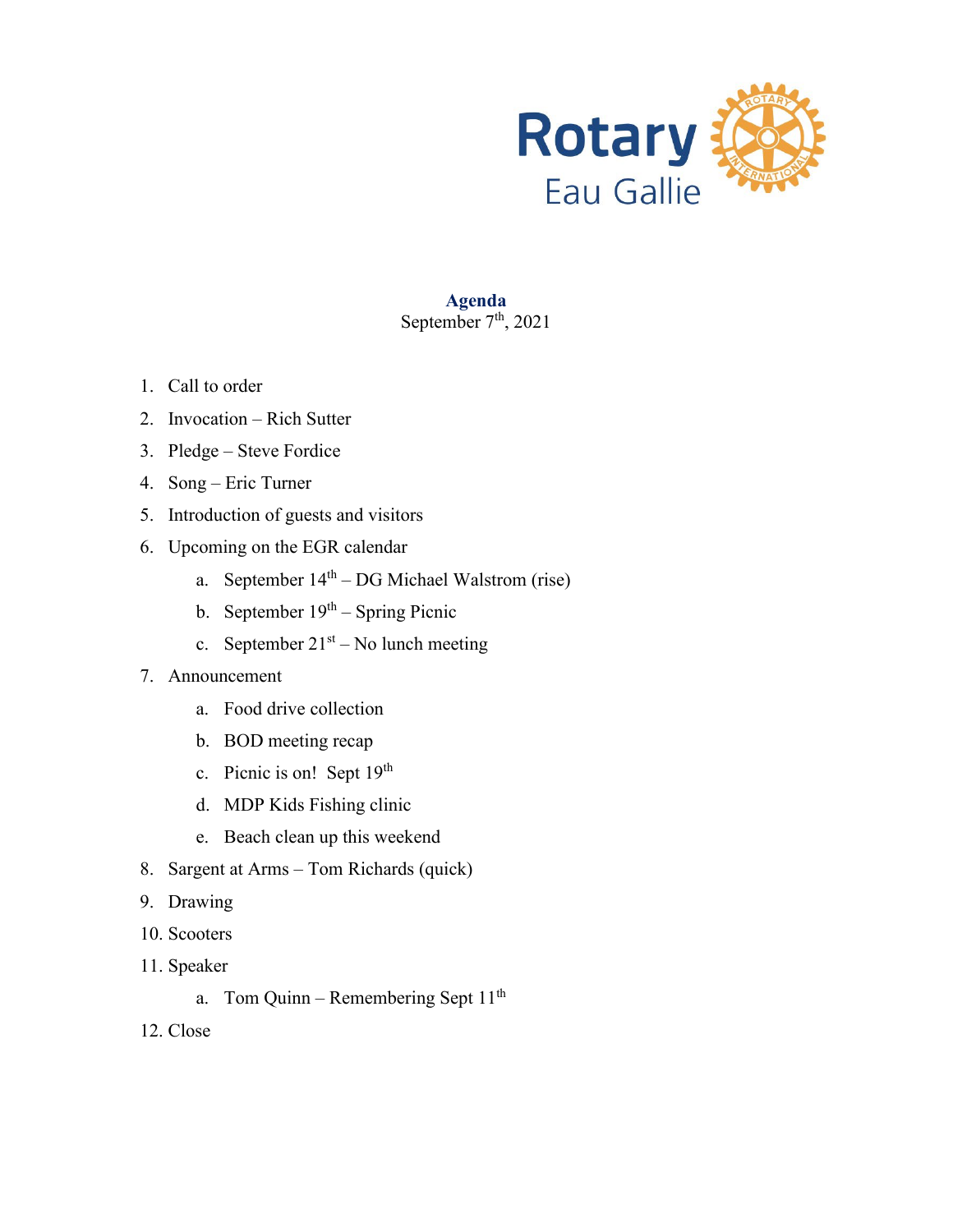

#### **Agenda** September  $14<sup>th</sup>$ , 2021

- 1. Call to order
- 2. Invocation Bill Pospisil
- 3. Pledge John Rourk
- 4. Song Rick Roach
- 5. Introduction of guests and visitors
- 6. Upcoming on the EGR calendar
	- a. September  $19<sup>th</sup>$  Spring Picnic
	- b. September  $21<sup>st</sup> No$  lunch meeting
	- c. September  $28<sup>th</sup> Jane Higgsins$  of Family Promise of Brevard

- a. EGR Charites board met
	- i. Finalized club grants
- b. Present DG Walstrom with Youth Peace & Action check
- c. Present PHF, badges
- d. MDP Kids Fishing clinic
- e.
- 8. Sargent at Arms Tom Richards
- 9. Drawing
- 10. Scooters
- 11. Speaker
	- a. District Governor Michael Walstrom
- 12. Close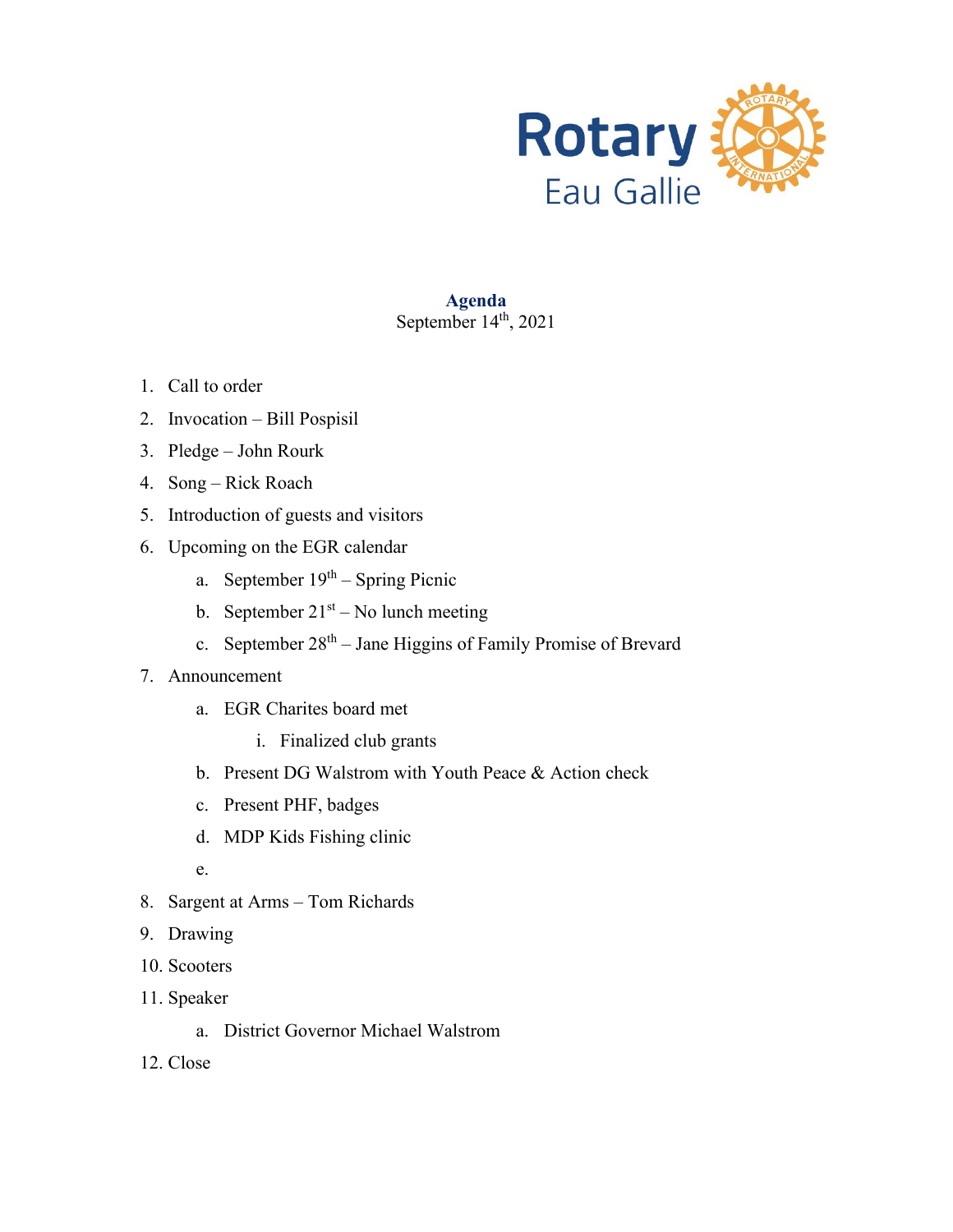

#### **Agenda** September  $28<sup>th</sup>$ , 2021

- 1. Call to order
- 2. Invocation Eric Turner
- 3. Pledge Charles Berry
- 4. Song Rick Roach
- 5. Introduction of guests and visitors
- 6. Upcoming on the EGR calendar
	- a. October  $2<sup>nd</sup> MPD$  Kids Fishing Clinic
	- b. October  $5<sup>th</sup>$  Marcia Gaeke
	- c. October  $9^{th}$  Beach Clean Up
- 7. Announcement
	- a. Spring Picnic review
	- b. Next week is food bank collection
	- c. Sign up as volunteer for Fishing Clinic
	- d. Tom Richards Brew Fest update
- 8. Sargent at Arms Tom Richards
- 9. Drawing
- 10. Scooters
- 11. Speaker
	- a. Jane Higgins Outreach Specialist, of Family Promise of Brevard
- 12. Close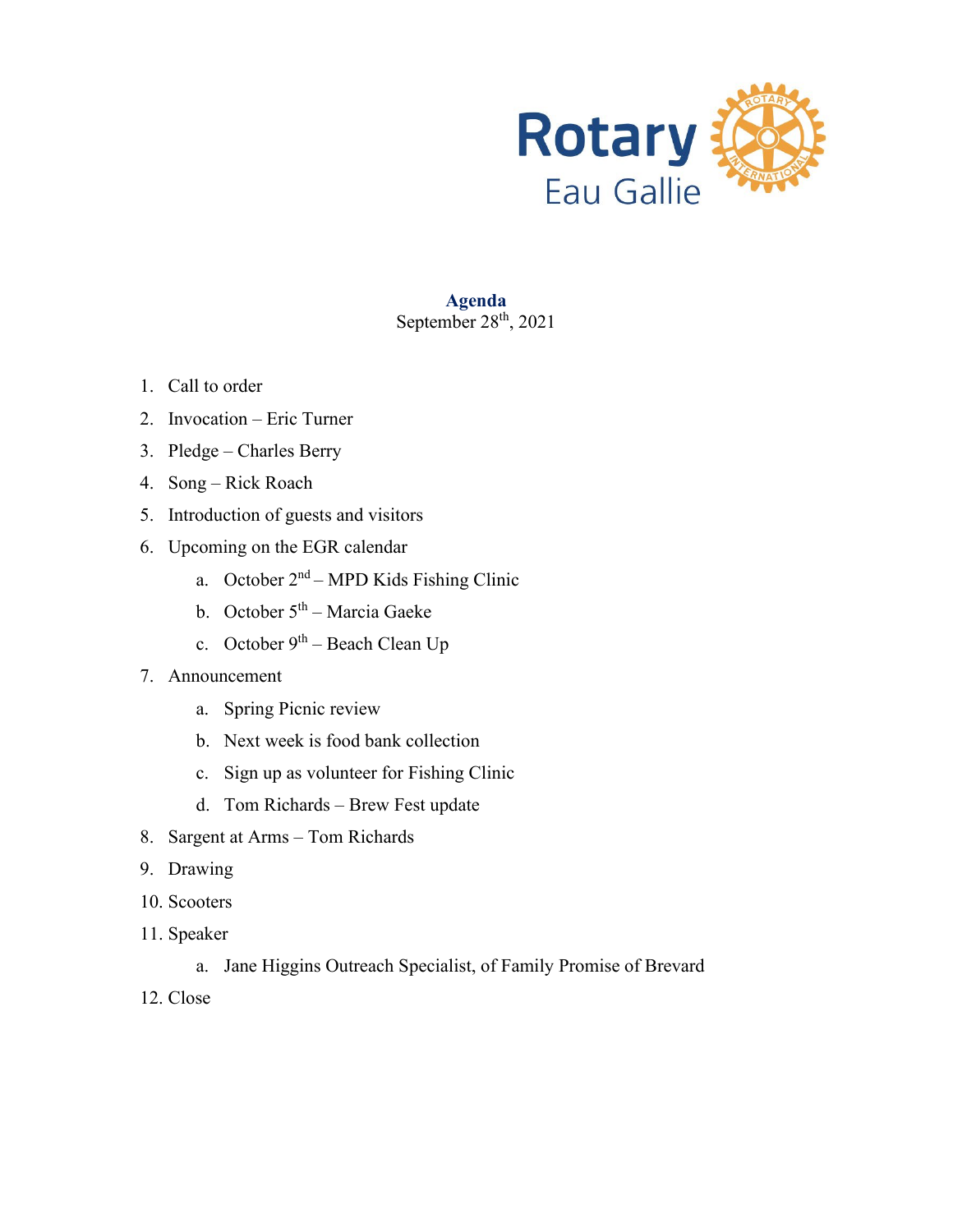

# **Agenda**

# October  $5<sup>th</sup>$ , 2021

- 1. Call to order
- 2. Invocation Rick Roach
- 3. Pledge John Rourk
- 4. Song Bruce Waters
- 5. Introduction of guests and visitors
- 6. Upcoming on the EGR calendar
	- a. October  $9<sup>th</sup>$  Beach Clean Up
	- b. October  $12<sup>th</sup> BOD$  meeting
	- c. October  $12^{th}$  Ed Barabowski Brevard History with a dash of Eau Gallie

- a. Food bank envelope
- b. Fishing Clinic review
- c. RYLA
- d. RLI October 23rd in West Palm Beach
- 8. Sargent at Arms Tom Richards
- 9. Drawing
- 10. Scooters
- 11. Speaker
	- a. Marcia Gaeke
- 12. Close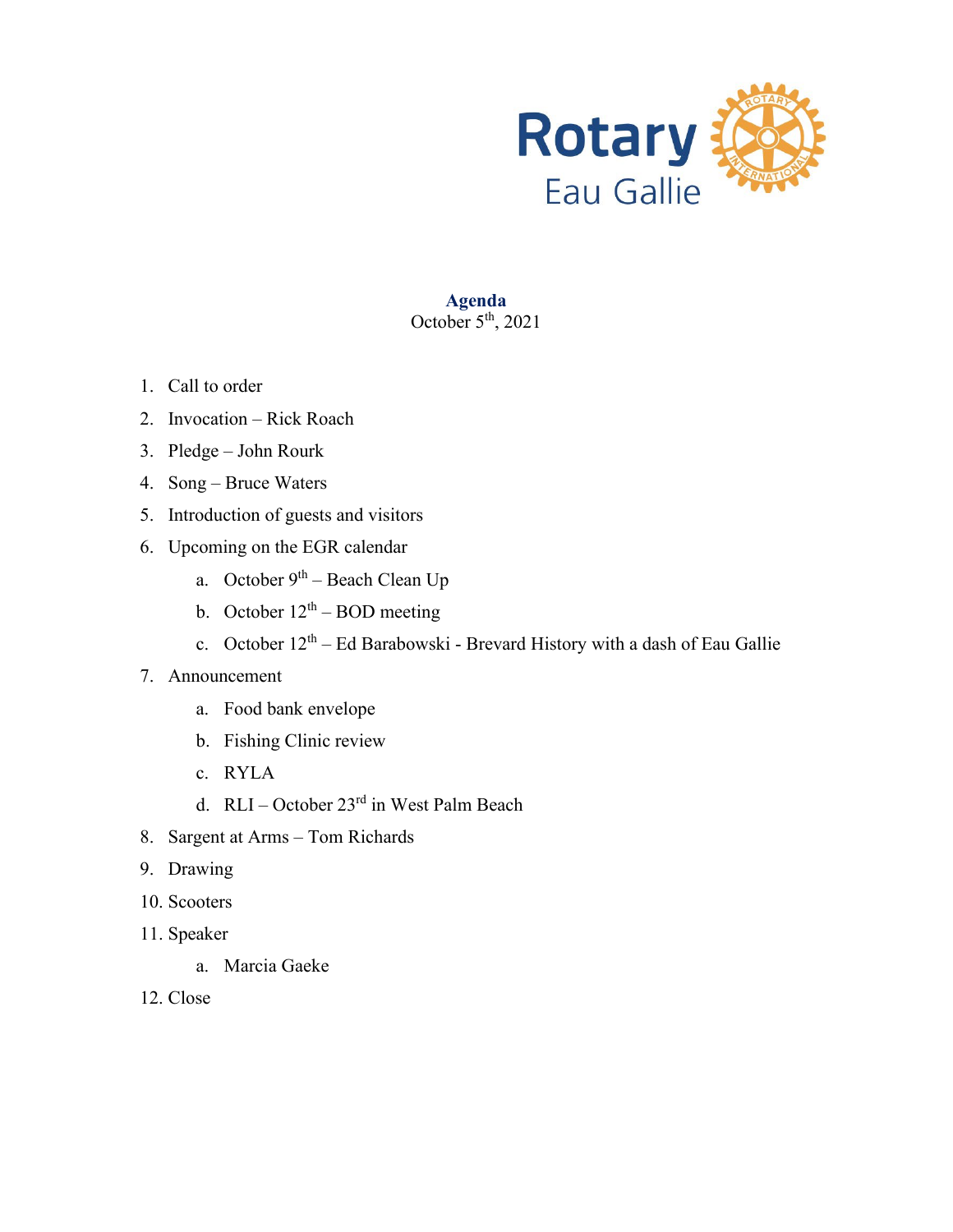

#### **Agenda** October  $12^{th}$ , 2021

- 1. Call to order
- 2. Invocation Hank Nelson
- 3. Pledge Dave Spector
- 4. Song Rick Roach
- 5. Introduction of guests and visitors
- 6. Upcoming on the EGR calendar
	- a. October  $19<sup>th</sup> Ak'tenamit$
	- b. October  $26<sup>th</sup> Abbey G$  of FIT Lagoon Bottle Cap project update

- a. Summary of BOD meeting
- b. Christmas party Dec 7
- c. Salvation Army Bell Dec 11
- d. Peace pole update Roy
- e. Brew Fest update Tom
- 8. Sargent at Arms Tom Richards
- 9. Drawing
- 10. Scooters
- 11. Speaker
	- a. Ed Baranowski Brevard History with a dash of Eau Gallie
- 12. Close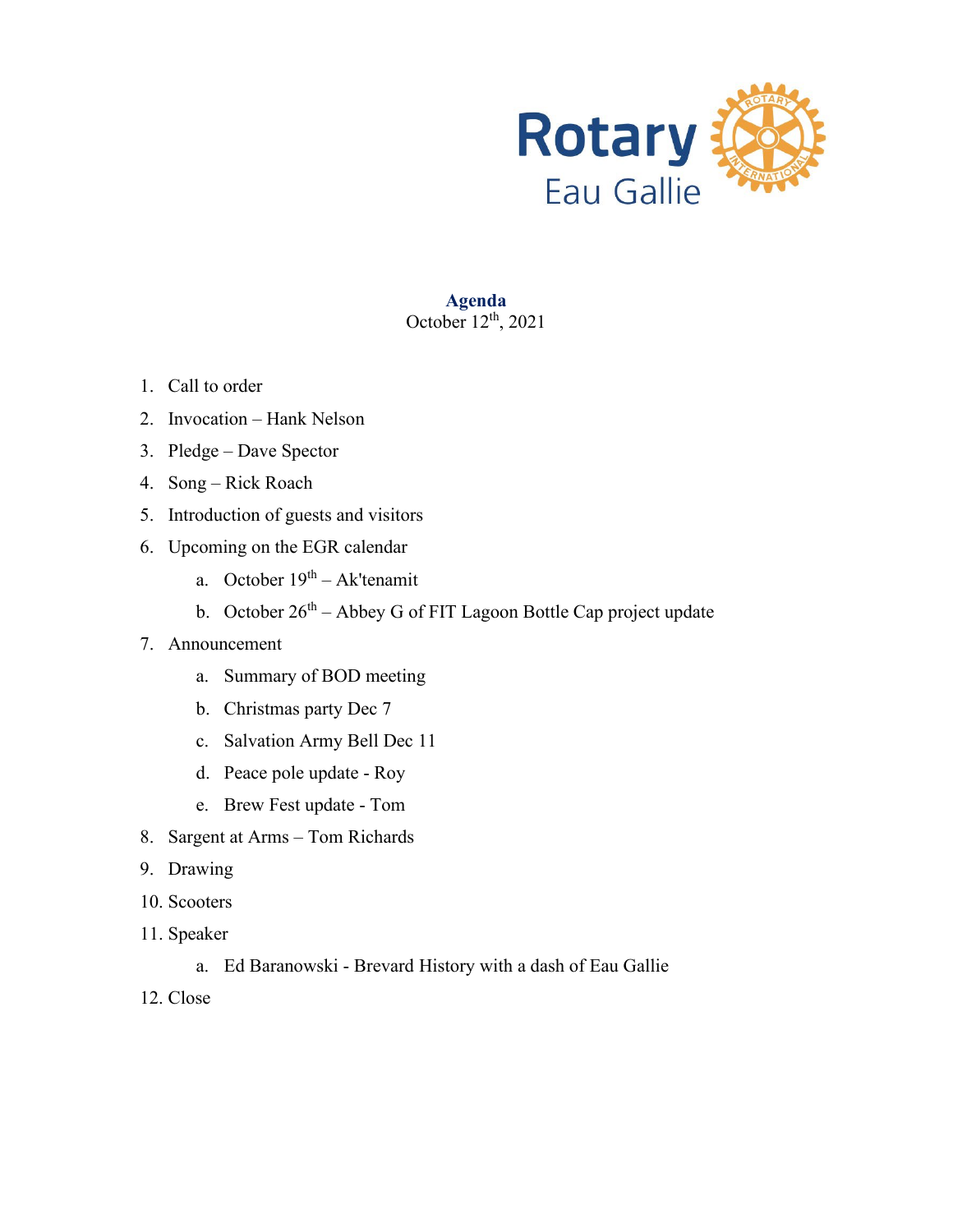

# **Agenda** October  $19<sup>th</sup>$ , 2021

- 1. Call to order
- 2. Invocation Jim Sisserson
- 3. Pledge Steve Fordice
- 4. Song Rick Roach
- 5. Introduction of guests and visitors
- 6. Upcoming on the EGR calendar
	- a. October  $26<sup>th</sup>$  Abbey Gering of FIT Lagoon Bottle Cap project update
	- b. November 2nd TBD
- 7. Announcement
	- a. CART buckets  $-3<sup>rd</sup>$  Tuesdays
	- b. Foundation Dave Spector
	- c. Brew Fest Tom Richards
- 8. Sargent at Arms Tom Richards
- 9. Drawing
- 10. Scooters
- 11. Speaker
	- a. Ak'tenamit program
- 12. Close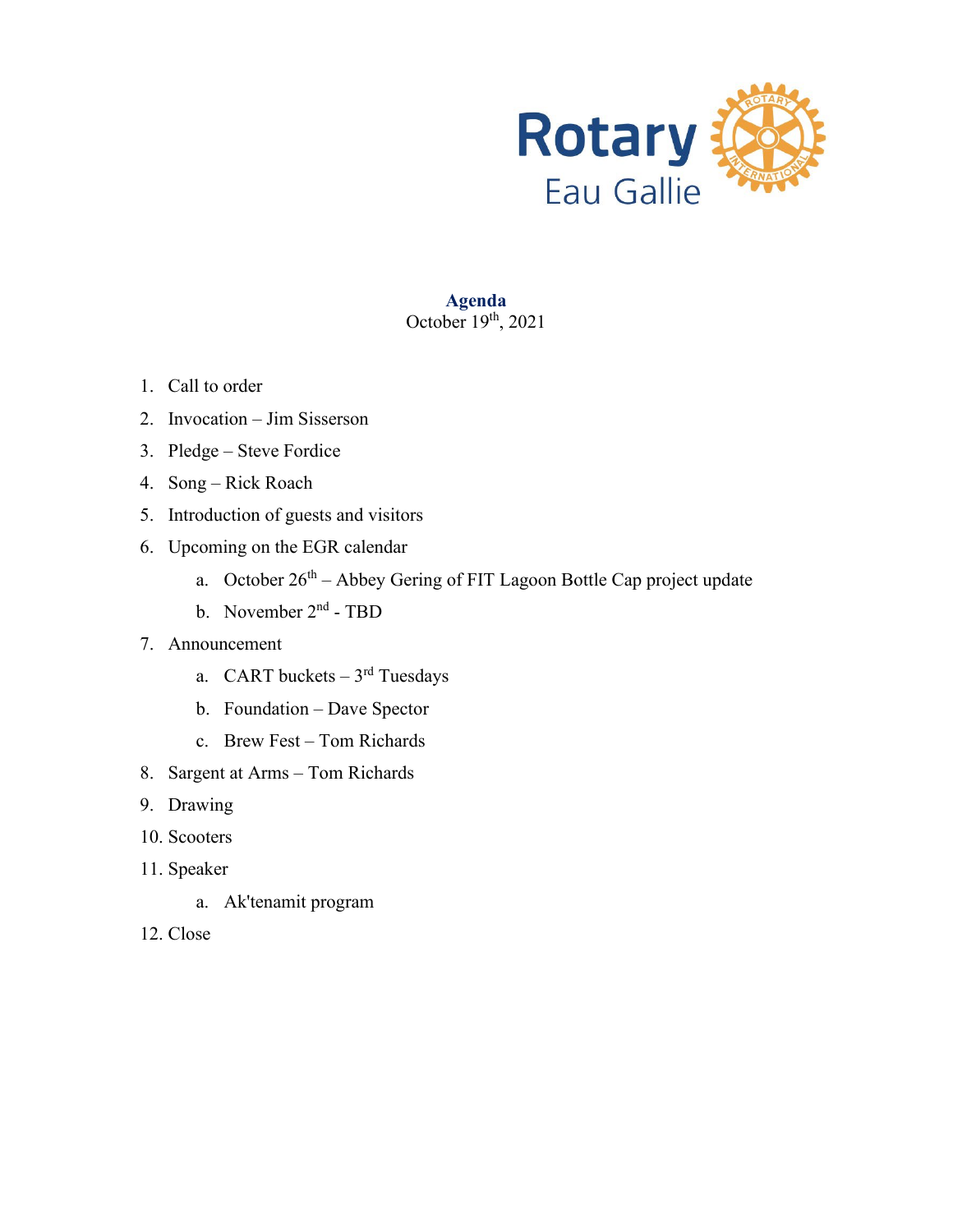

# **Agenda** October  $26<sup>th</sup>$ , 2021

- 1. Call to order
- 2. Invocation Bruce Waters
- 3. Pledge –
- 4. Song Rick Roach
- 5. Introduction of guests and visitors
- 6. Upcoming on the EGR calendar
	- a. November 2nd TBD
	- b. November  $9<sup>th</sup> BOD$  Meeting at 11:00
	- c. November  $9^{th}$  Brew Fest Club Assembly

- a.
- b.
- c.
- d.
- 8. Sargent at Arms Tom Richards
- 9. Drawing
- 10. Scooters
- 11. Speaker
	- a. Abbey Gering of FIT Lagoon Bottle Cap project update
- 12. Close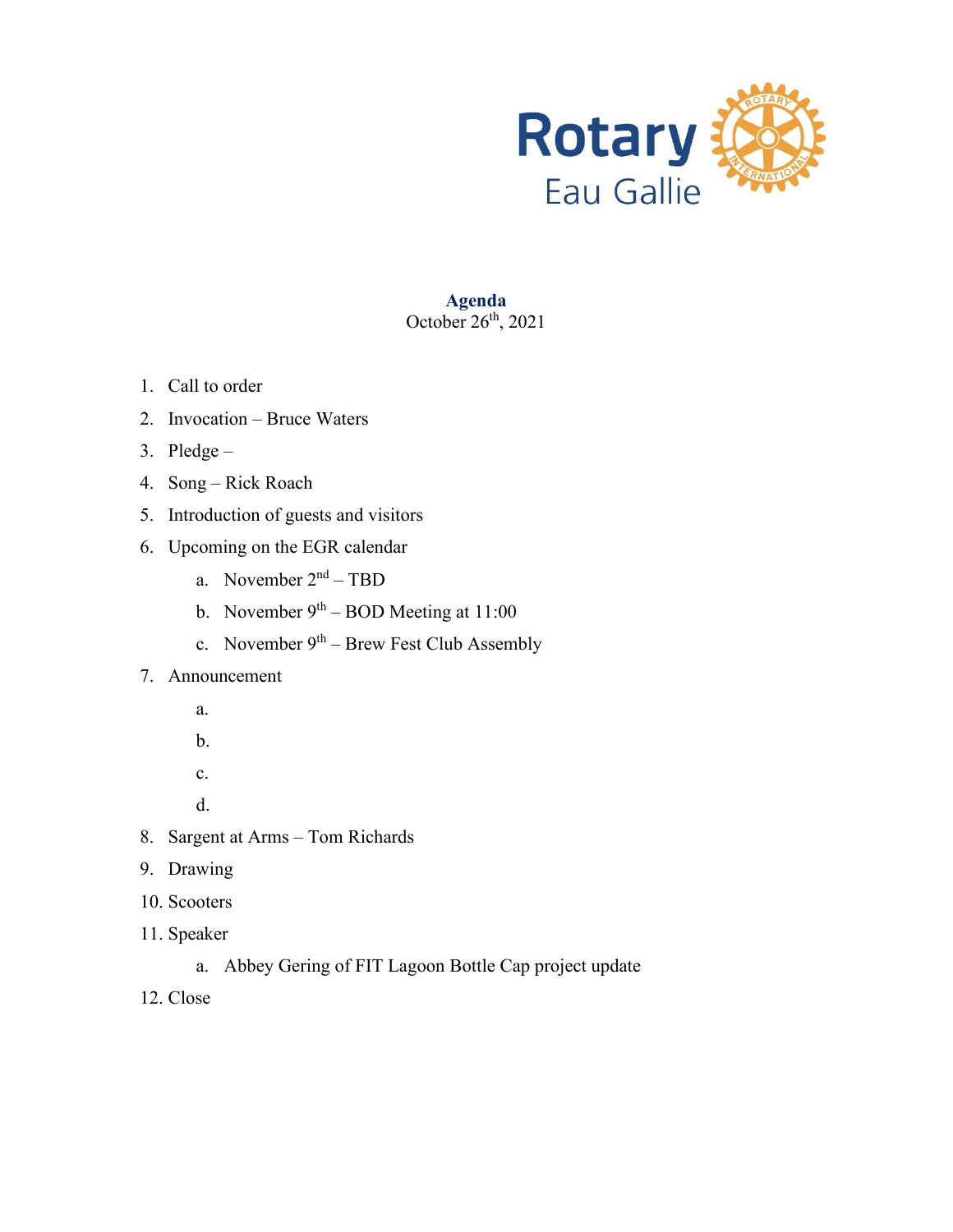

#### **Agenda** November  $2<sup>nd</sup>$ , 2021

- 1. Call to order
- 2. Invocation Joe Langlois
- 3. Pledge Dave Spectors
- 4. Song Rick Roach
- 5. Introduction of guests and visitors
- 6. Upcoming on the EGR calendar
	- a. November  $9<sup>th</sup> BOD$  Meeting at 11:00
	- b. November  $9<sup>th</sup>$  Brew Fest Club Assembly
	- c. November  $13<sup>th</sup>$  Rocky Water Brew Fest
- 7. Announcement
	- a. RWBF sign up
	- b. Envelope for EGHS food bank
	- c. Foundation awards
	- d. Peace pole update
- 8. Sargent at Arms Tom Richards
- 9. Drawing
- 10. Scooters
- 11. Speaker
	- a. Makeshift club assembly
- 12. Close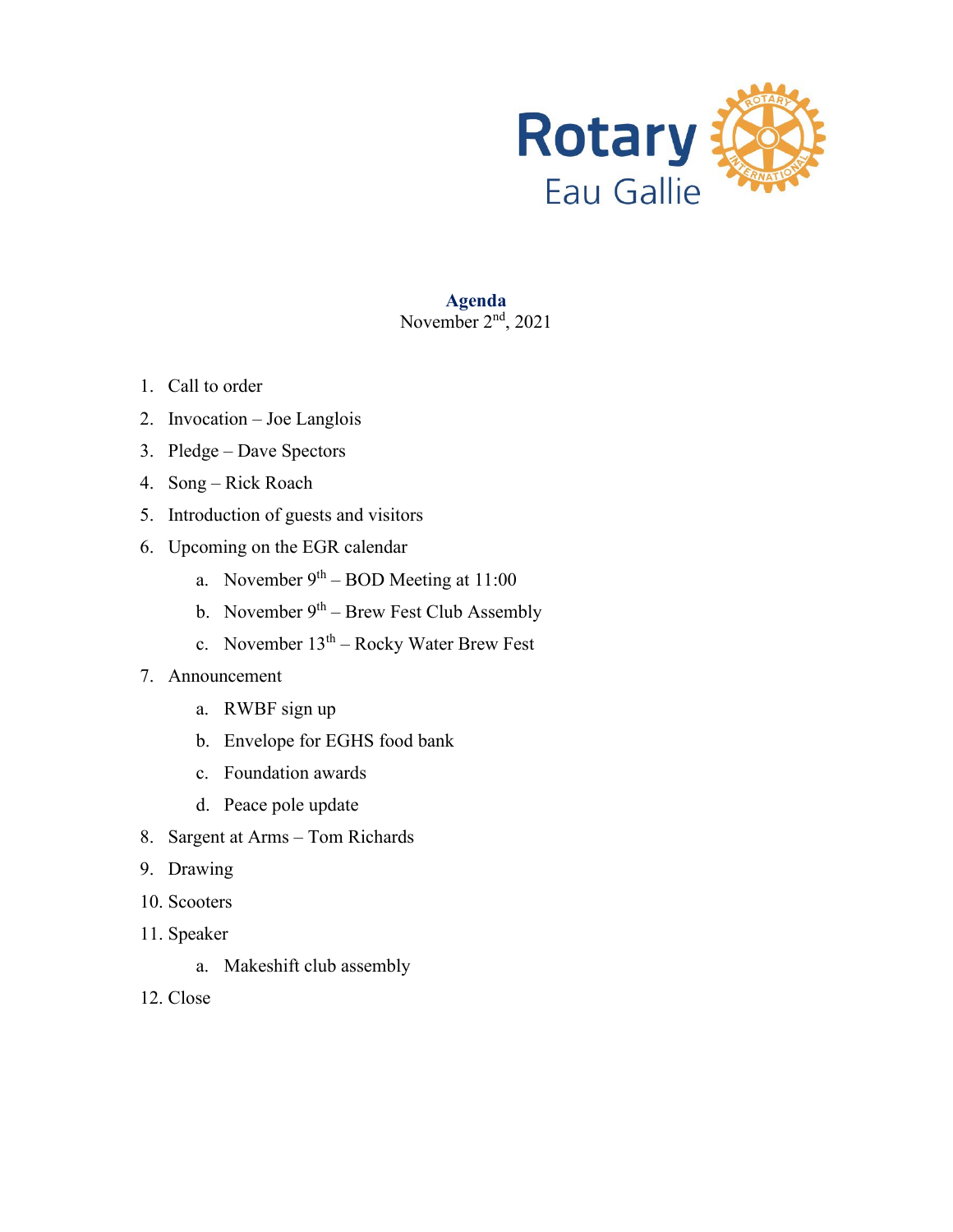

#### **Agenda** November  $9<sup>th</sup>$ , 2021

- 1. Call to order
- 2. Invocation Jim Sisserson
- 3. Pledge Tom Quinn
- 4. Song Bill Pospisil
- 5. Introduction of guests and visitors
- 6. Upcoming on the EGR calendar
	- a. November  $13<sup>th</sup>$  Rocky Water Brew Fest
	- b. November 16<sup>th</sup> Life Event Center at Florida Memorial Gardens
	- c. November  $23<sup>rd</sup>$  Rachel Sadoff, Clerk of Courts

- a. Summary of BOD meeting
- b. Initiation of new members
- c. Political comments
- d. Status of Dec  $21^{st}$  &  $28^{th}$  meetings
- e. Salvation Army sign-up
- 8. Sargent at Arms Tom Richards
- 9. Drawing
- 10. Scooters
- 11. Speaker
	- a. Club assembly Brew Fest
- 12. Close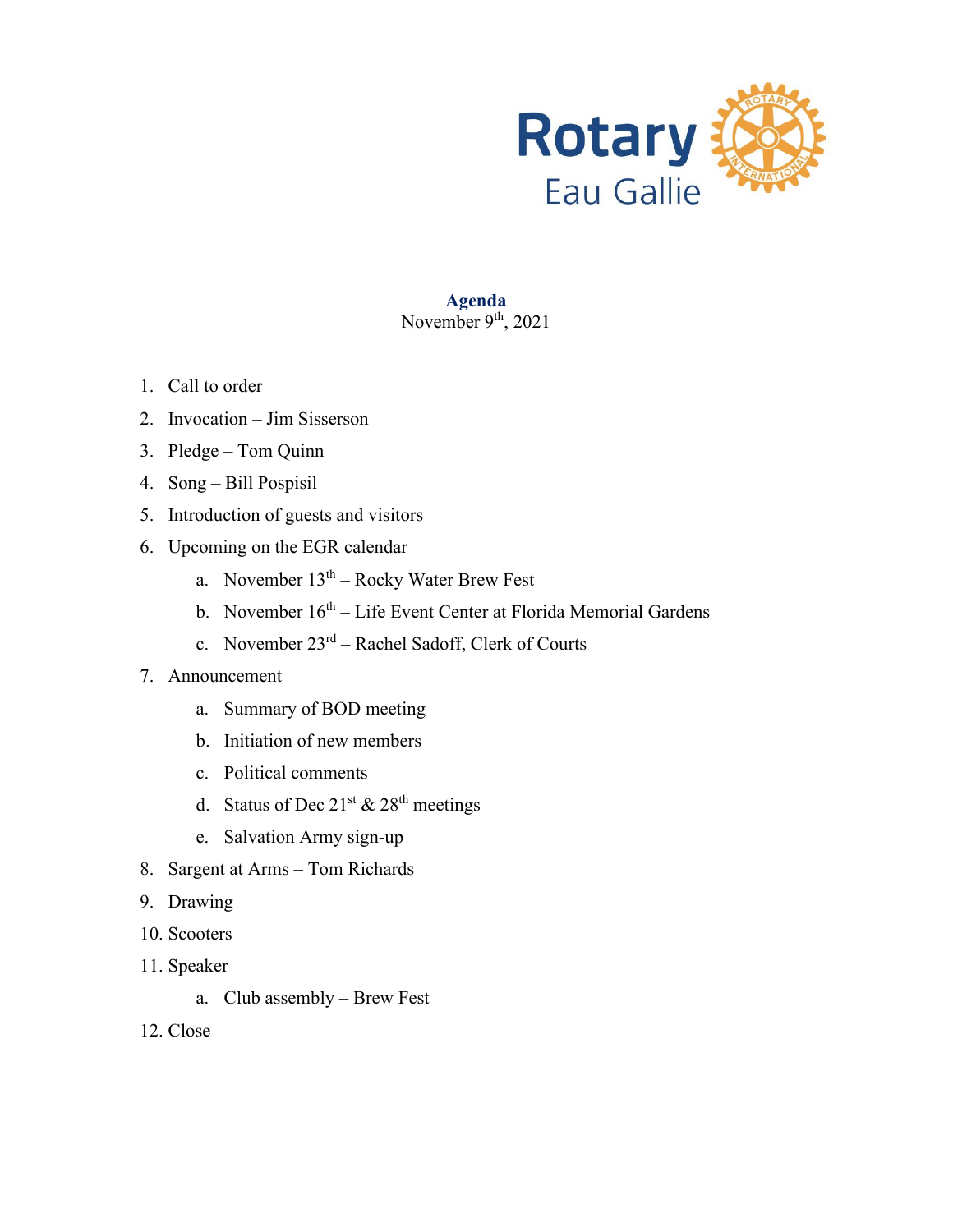

#### **Agenda** November  $16<sup>th</sup>$ , 2021

- 1. Call to order
- 2. Invocation Bill Pospisil
- 3. Pledge –
- 4. Song Rick Roach
- 5. Introduction of guests and visitors
- 6. Upcoming on the EGR calendar
	- a. November  $23^{rd}$  Rachel Sadoff, Clerk of Courts
	- b. November  $30<sup>th</sup> 5<sup>th</sup> Tuesday$ , no lunch meeting, Social

- a. CART Buckets
- b. Brew Fest aftermath
- c. Special Thanks
- d. Initiation of new members
- e. Salvation Army sign up
- f. Christmas Party sign up (\$18)
- g.
- h.
- 8. Sargent at Arms Tom Richards
- 9. Drawing
- 10. Scooters
- 11. Speaker
	- a. Life Event Center at Florida Memorial Gardens
- 12. Close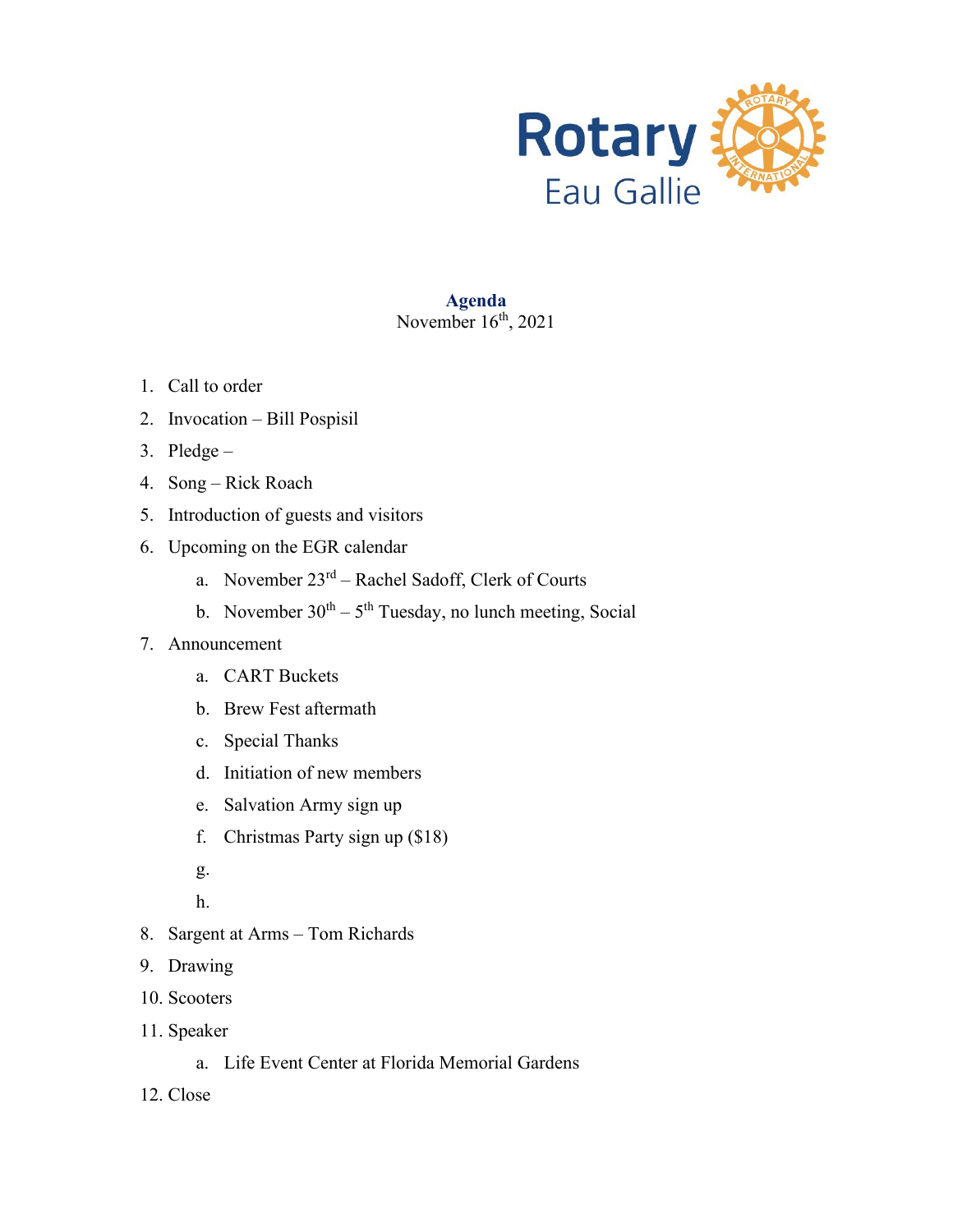

#### **Agenda** November 23rd, 2021

- 1. Call to order
- 2. Invocation Corrie Dunkin
- 3. Pledge –
- 4. Song Rick Roach
- 5. Introduction of guests and visitors
- 6. Upcoming on the EGR calendar
	- a. November  $30^{th} 5^{th}$  Tuesday, no lunch meeting, Social (5:30)
	- b. December  $7<sup>th</sup>$  Holiday Party at the Turner Residence

- a. Initiation of new member
- b. Salvation Army sign up
- c. Christmas Party sign up (\$18)
- d. DG Walk
- e. January programs
- f.
- g.
- 8. Sargent at Arms Tom Richards
- 9. Drawing
- 10. Scooters
- 11. Speaker
	- a. Rachel Sadoff, Clerk of Courts
- 12. Close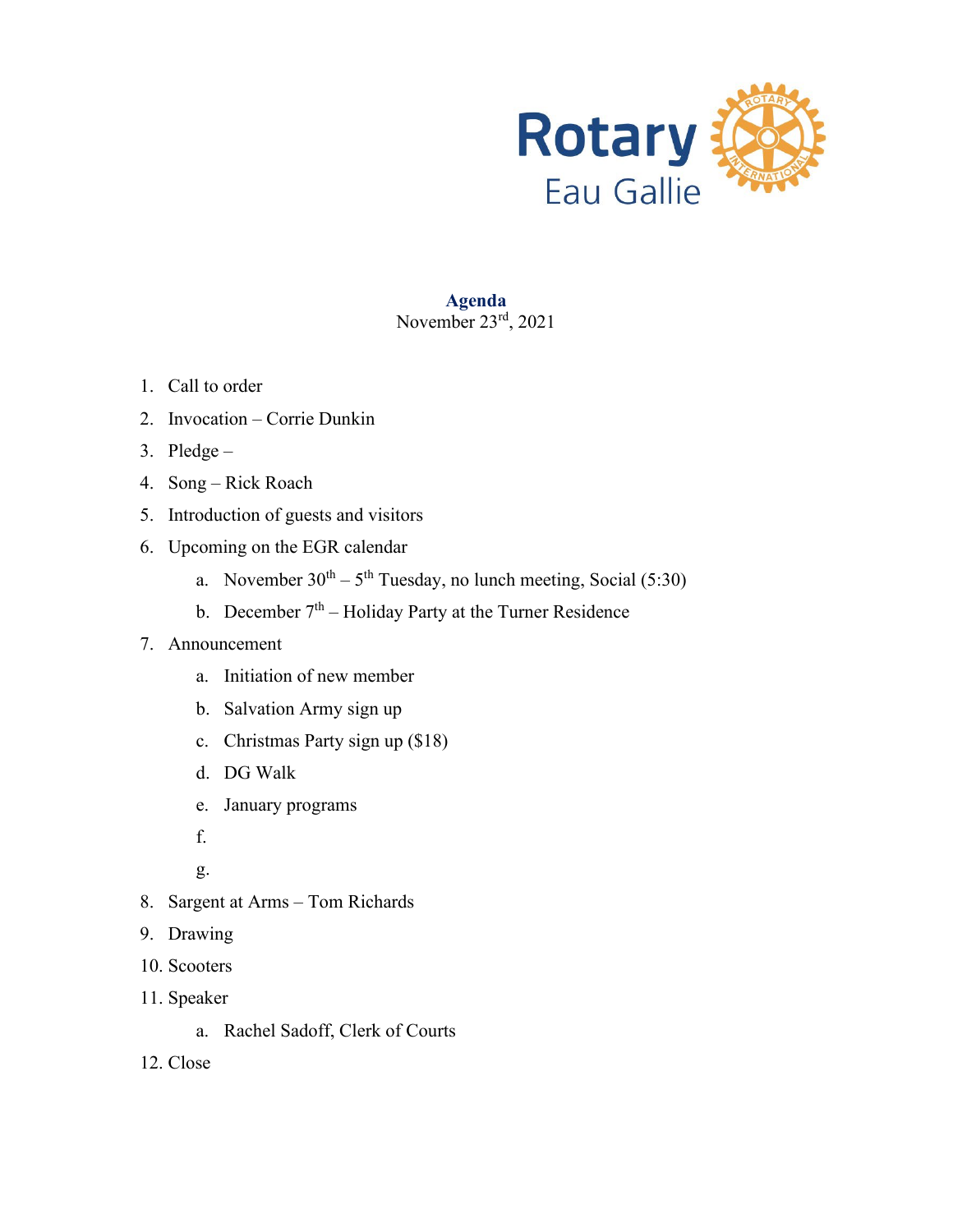

#### **Agenda** December  $14<sup>th</sup>$ , 2021

- 1. Call to order
- 2. Invocation Corrie Dunkin
- 3. Pledge Dave Spector
- 4. Song Brad Pelsue
- 5. Introduction of guests and visitors
- 6. Upcoming on the EGR calendar
	- a. December  $21^{st}$  TBD
	- b. December  $28<sup>th</sup> No meeting, enjoy the holiday$
	- c. January  $4<sup>th</sup>$  -
- 7. Announcement
	- a. DG Walk
	- b. January programs
	- c. Food bank envelope
	- d. Soliciting officers for 2022-2023
- 8. Sargent at Arms Kurt Weiss
- 9. Drawing
- 10. Scooters
- 11. Speaker
	- a. Peace Pole dedication ceremony
- 12. Close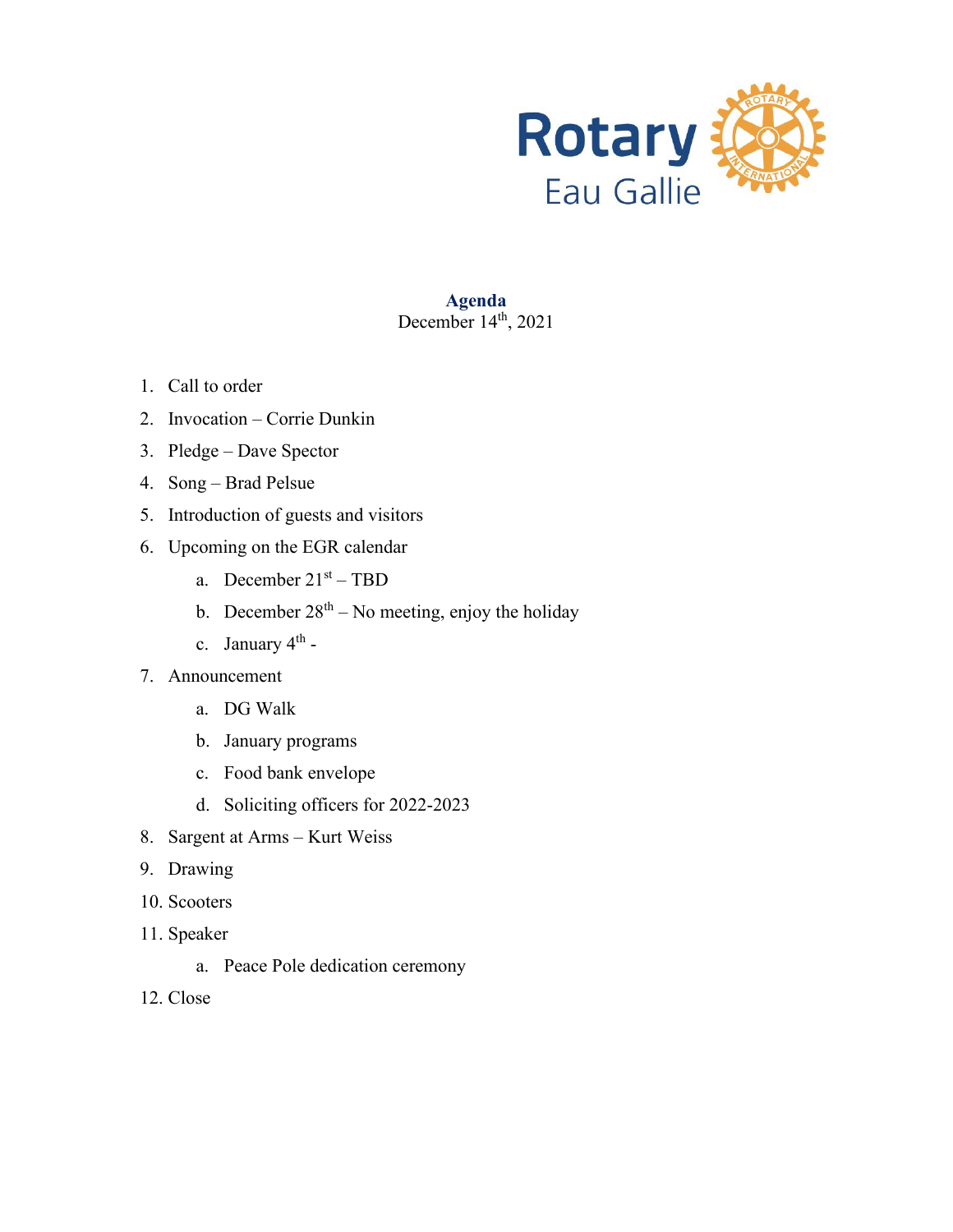

#### **Agenda** December 21st, 2021

- 1. Call to order
- 2. Invocation Bruce Waters
- 3. Pledge Buz Anderson
- 4. Song Rick Roach
- 5. Introduction of guests and visitors
- 6. Upcoming on the EGR calendar
	- a. December  $28<sup>th</sup> No meeting, enjoy the holiday$
	- b. January  $4^{th}$  –
	- c. January  $8^{th}$  Beach clean up
	- d. January  $9^{th}$  DG Peace Walk
- 7. Announcement
	- a. CART buckets
	- b. EGR needs your help, part 1
	- c. EGR needs your help, part 2
- 8. Sargent at Arms Kurt Weiss
- 9. Drawing
- 10. Scooters
- 11. Speaker
	- a. James Neilhouse
- 12. Close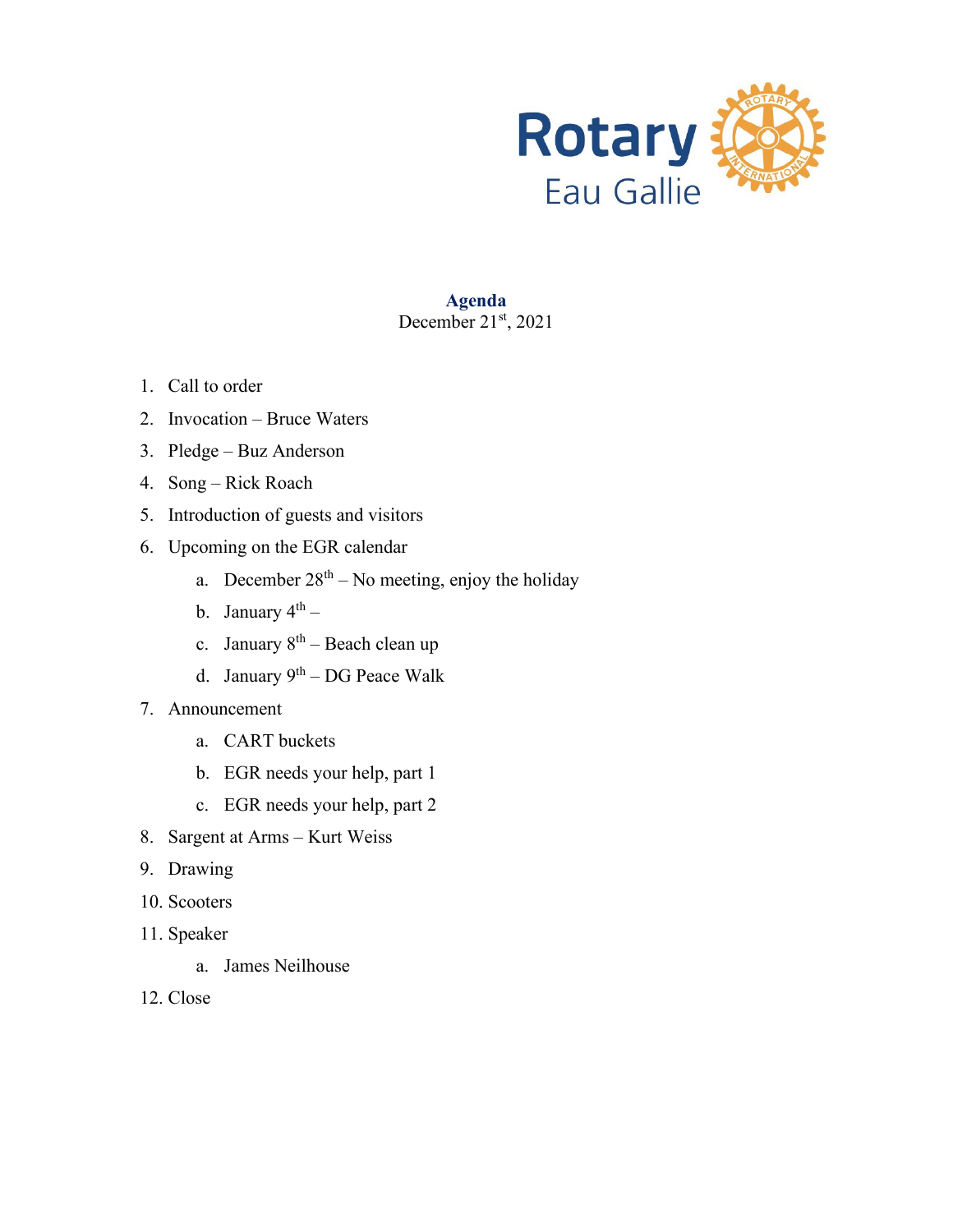

**Agenda** January  $4<sup>th</sup>$ , 2022

- 1. Call to order
- 2. Invocation Rich Sutter
- 3. Pledge Al Nuttal
- 4. Song Rick Roach
- 5. Introduction of guests and visitors
- 6. Upcoming on the EGR calendar
	- a. January  $8^{th}$  Beach clean up
	- b. January  $9^{th}$  DG Peace Walk
	- c. January  $11<sup>th</sup> BOD$  Meeting
	- d. January 11<sup>th</sup> Marcia Gaecke, District Trainer
- 7. Announcement
	- a. Food Bank collection
	- b. Peace walk details
	- c. Peace Pole dedication
	- d. February programs needed
- 8. Sargent at Arms Bil Pospisil
- 9. Drawing
- 10. Scooters
- 11. Speaker
	- a. Norm Smith Full Circle Jail & Prison Ministry
- 12. Close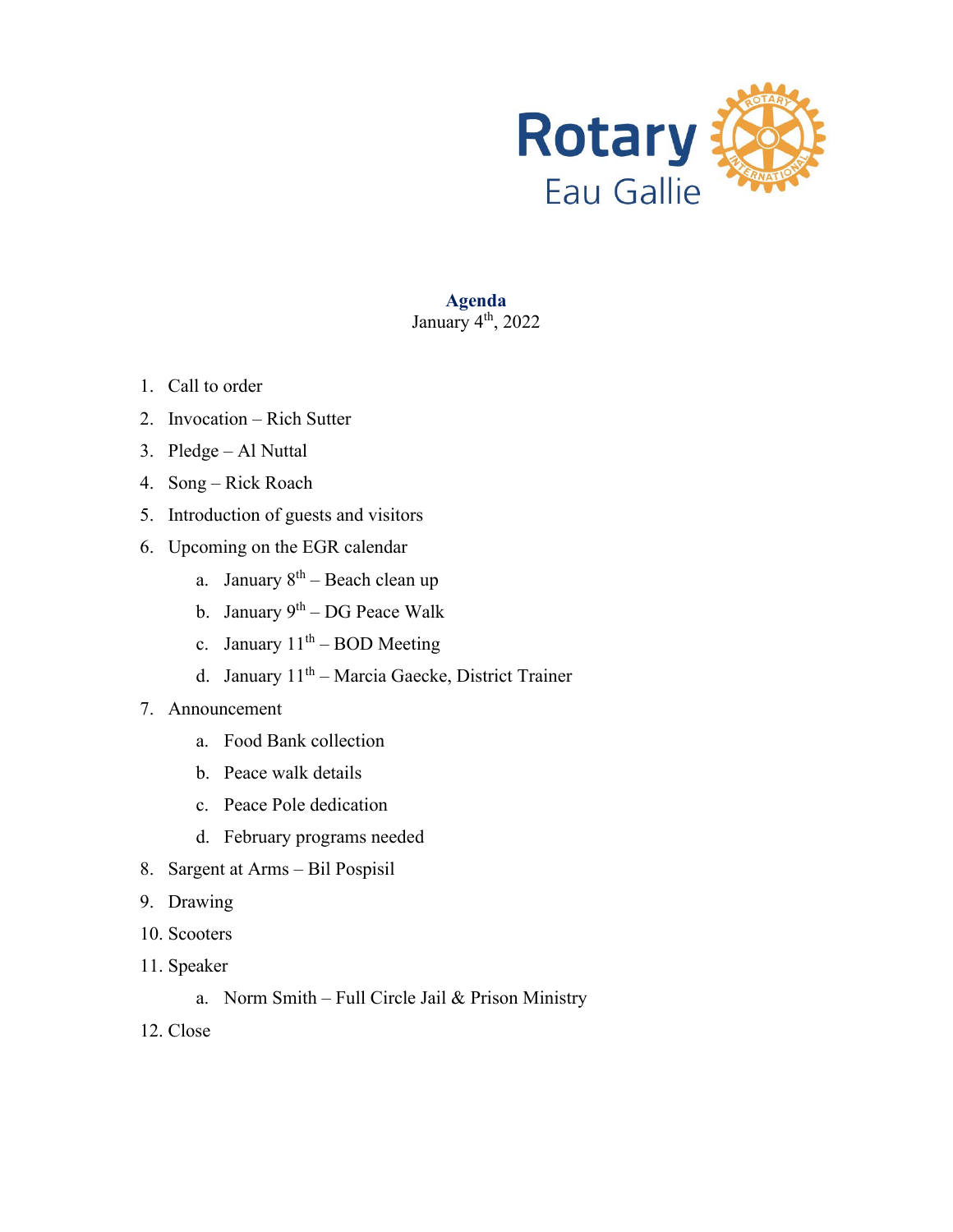

# **Agenda**

# January  $11<sup>th</sup>$ , 2022

- 1. Call to order
- 2. Invocation Joe Langois
- 3. Pledge John Rourk
- 4. Song Rick Roach
- 5. Introduction of guests and visitors
- 6. Upcoming on the EGR calendar
	- a. January  $18<sup>th</sup> Gary Grant, Florida Tech Life Long Learning$
	- b. January  $25<sup>th</sup> Max Frieder, Artolution$

- a. BOD met today
- b. DG Walk for Youth Peace
- c. Next week is CART collection
- d. Lunch cost going up by \$2
- e. Email Charles if you want him set a recurring appointing in your calendar
- f. Rom Richards Brew Fest
- 8. Sargent at Arms Dave Spector
- 9. Drawing
- 10. Scooters
- 11. Speaker
	- a. Brian Laughlin DACdb
- 12. Close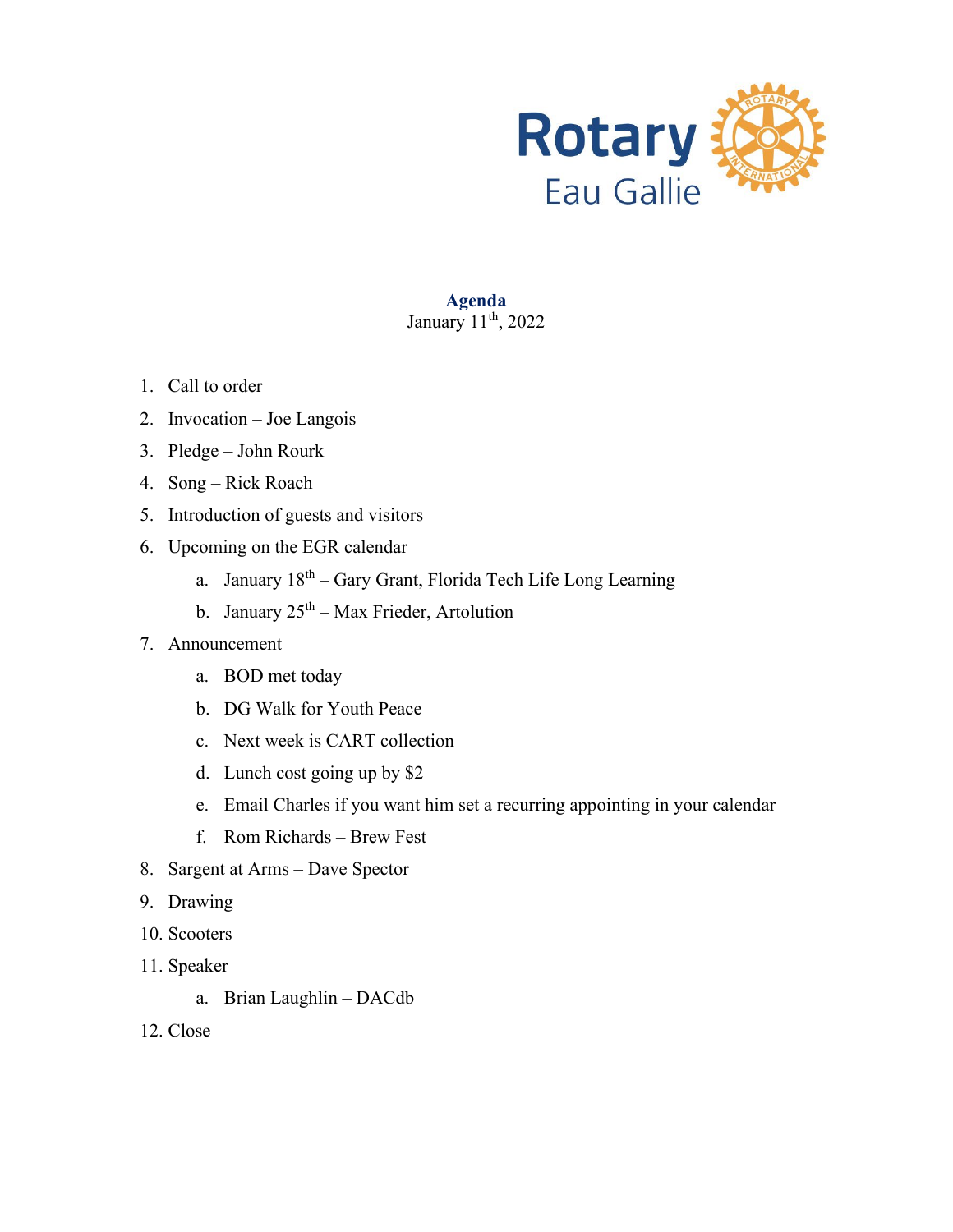

#### **Agenda** January  $18<sup>th</sup>$ , 2022

- 1. Call to order
- 2. Invocation Jim Sisserson
- 3. Pledge –
- 4. Song Rick Roach
- 5. Introduction of guests and visitors
- 6. Upcoming on the EGR calendar
	- a. January  $25<sup>th</sup> Max Frieder, Artolution$
	- b. February  $1<sup>st</sup>$  Becky Thompson, Women's Center

- a. Peace Pole dedication is February 23rd
- b. CART Buckets
- c. Introducing Jenn Dustin
- d.
- e.
- f.
- 8. Sargent at Arms Dave Spector
- 9. Drawing
- 10. Scooters
- 11. Speaker
	- a. Gary Grant, Florida Tech Life Long Learning
- 12. Close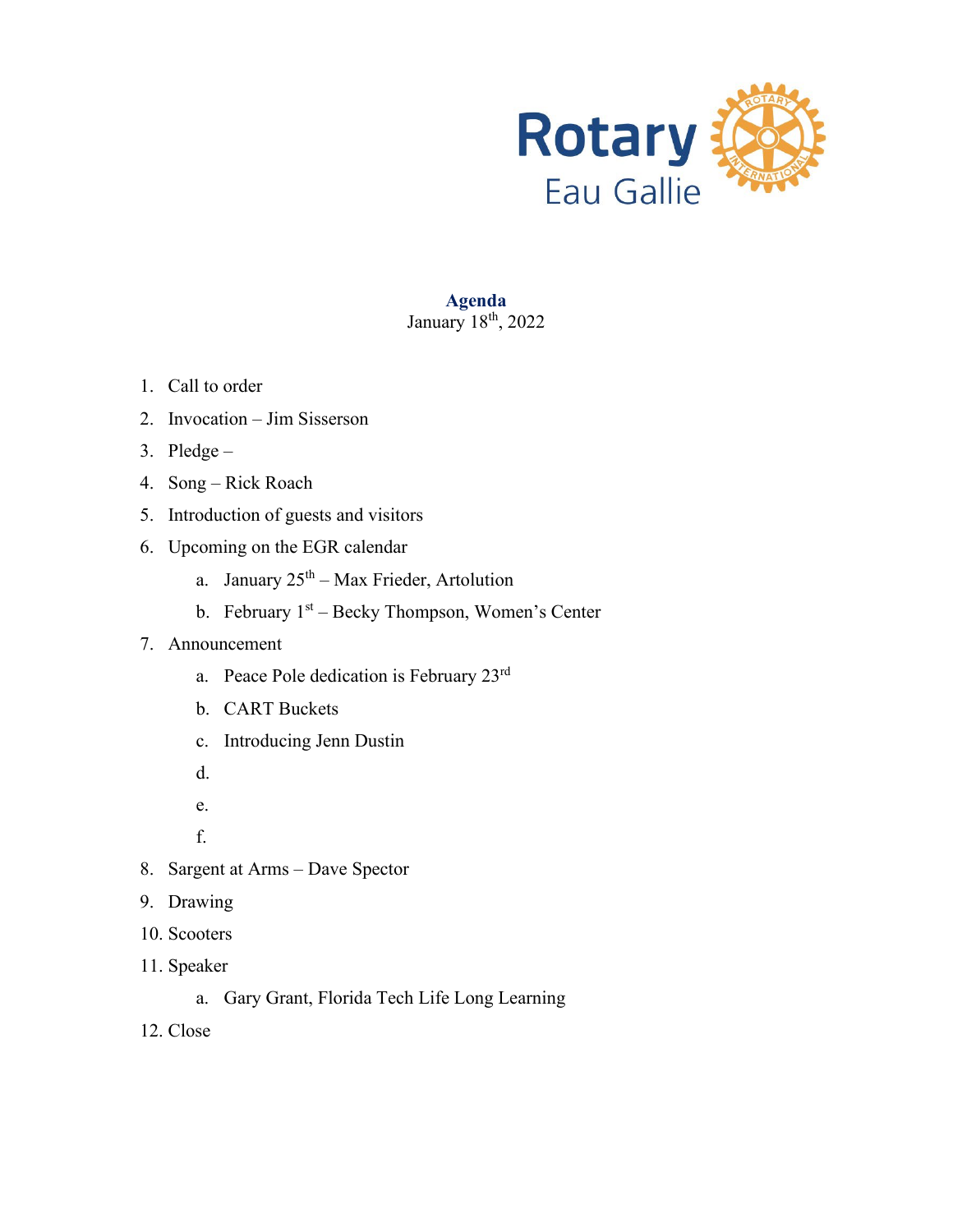

#### **Agenda** January  $25<sup>th</sup>$ , 2022

- 1. Call to order
- 2. Invocation Bill Pospisil
- 3. Pledge –
- 4. Song Rick Roach
- 5. Introduction of guests and visitors
- 6. Upcoming on the EGR calendar
	- a. February  $1<sup>st</sup>$  Becky Thompson, Women's Center
	- b. February  $9^{th}$  Club Assembly (Brew Fest 2022)
	- c. February  $12^{th}$  Beach Clean Up (9:30am)

- a. Peace Pole dedication is February 23rd
- b. Food Pantry envelope next week
- c.
- d.
- e.
- f.
- 8. Sargent at Arms Dave Spector
- 9. Drawing
- 10. Scooters
- 11. Speaker
	- a. Max Frieder, Artolution
- 12. Close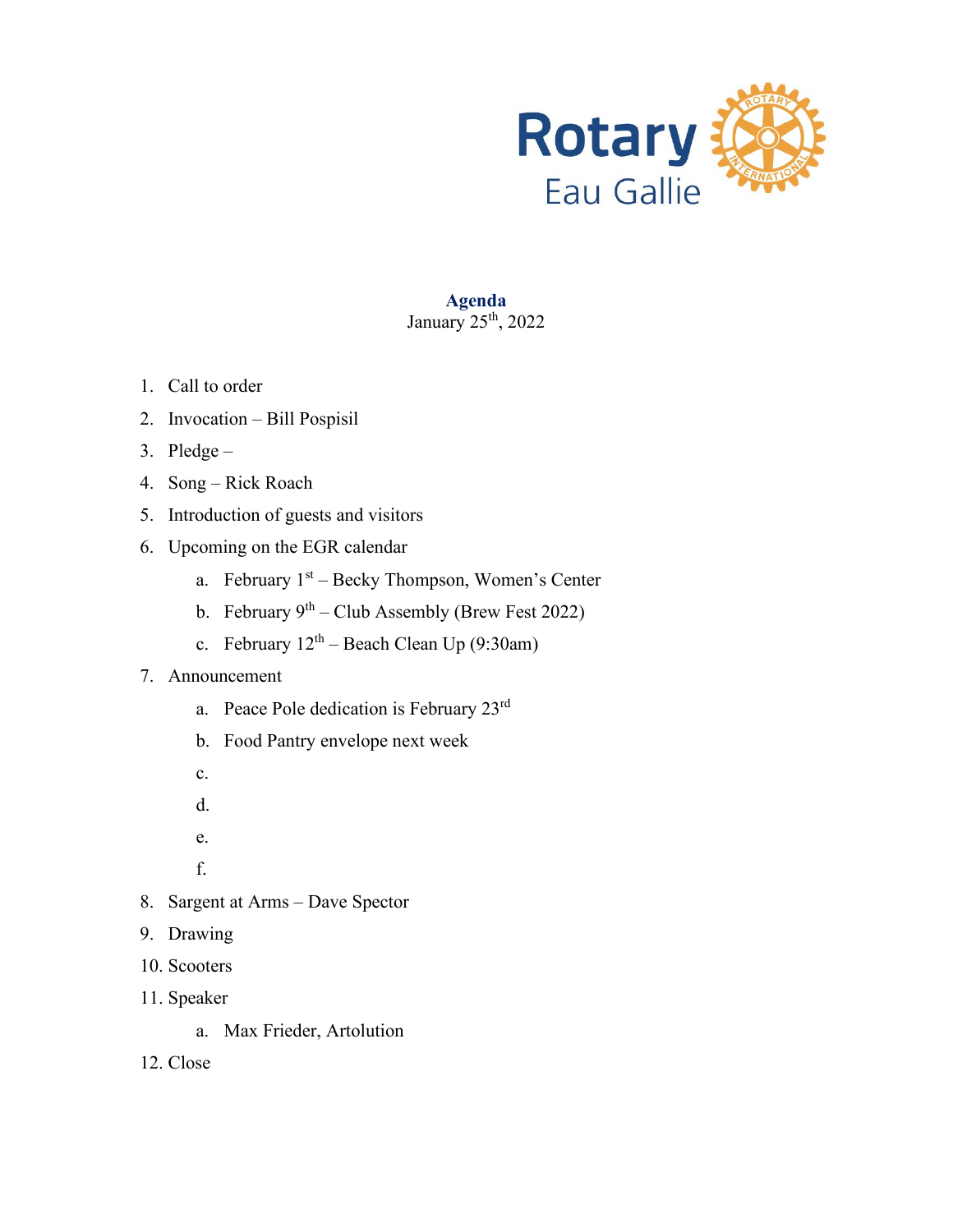

# **Agenda**

# February  $1<sup>st</sup>$ , 2022

- 1. Call to order
- 2. Invocation Corrie Dunkin
- 3. Pledge Joe Langlois
- 4. Song Bruce Waters
- 5. Introduction of guests and visitors
- 6. Upcoming on the EGR calendar
	- a. February  $8<sup>th</sup>$  Club Assembly (Brew Fest 2022)
	- b. February  $12<sup>th</sup>$  Beach Clean Up (9:30am)
	- c. February  $15<sup>th</sup>$  BOD meeting
	- d. February 15<sup>th</sup> Carey Gleason, Habitat for Humanity
- 7. Announcement
	- a. Food Pantry envelope
	- b. Peace Pole dedication is February 23rd
	- c. Dedication details Mary Bonhomme
	- d. New member blitz!
- 8. Sargent at Arms Tom Richards
- 9. Drawing
- 10. Scooters
- 11. Speaker
	- a. Becky Lemstrom Women's Center
- 12. Close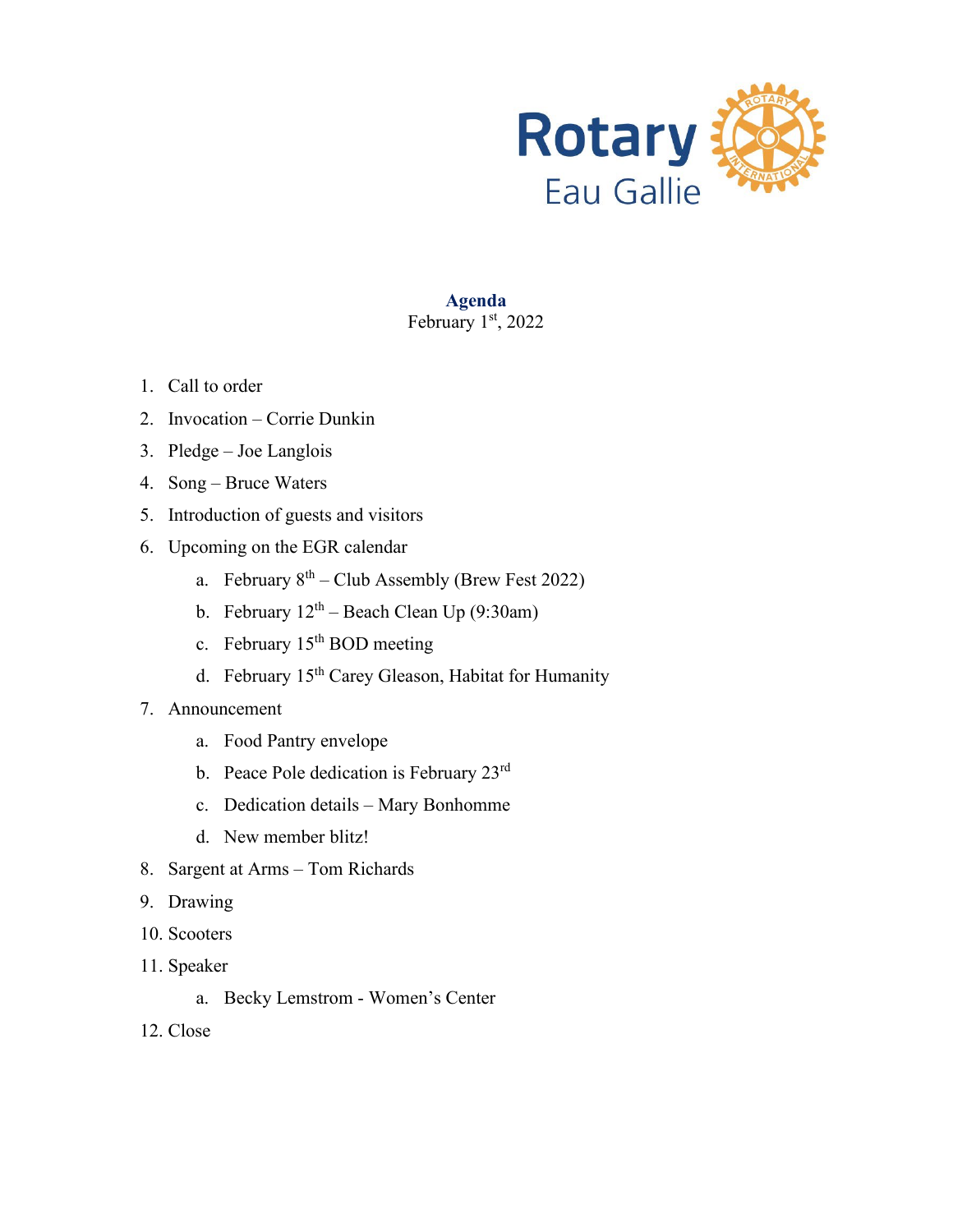

#### **Agenda** February  $8<sup>th</sup>$ , 2022

- 1. Call to order
- 2. Invocation –
- 3. Pledge –
- 4. Song –
- 5. Introduction of guests and visitors
- 6. Upcoming on the EGR calendar
	- a. February  $12<sup>th</sup>$  Beach Clean Up (9:30am)
	- b. February 15<sup>th</sup> BOD meeting
	- c. February 15<sup>th</sup> Carey Gleason, Habitat for Humanity
- 7. Announcement
	- a. Peace Pole dedication is February 23rd
	- b. CART bucket collecting next week  $(3<sup>rd</sup> Tuesday)$
	- c. New member blitz! Please invite your friends as potential members
	- d. Charles Berry is a cotton headed ninny muggings (say it)
	- e.
	- f.
	- g.
- 8. Sargent at Arms Tom Richards
- 9. Drawing
- 10. Scooters
- 11. Speaker
	- a. Peace Month Jim Sisserson presents video
- 12. Close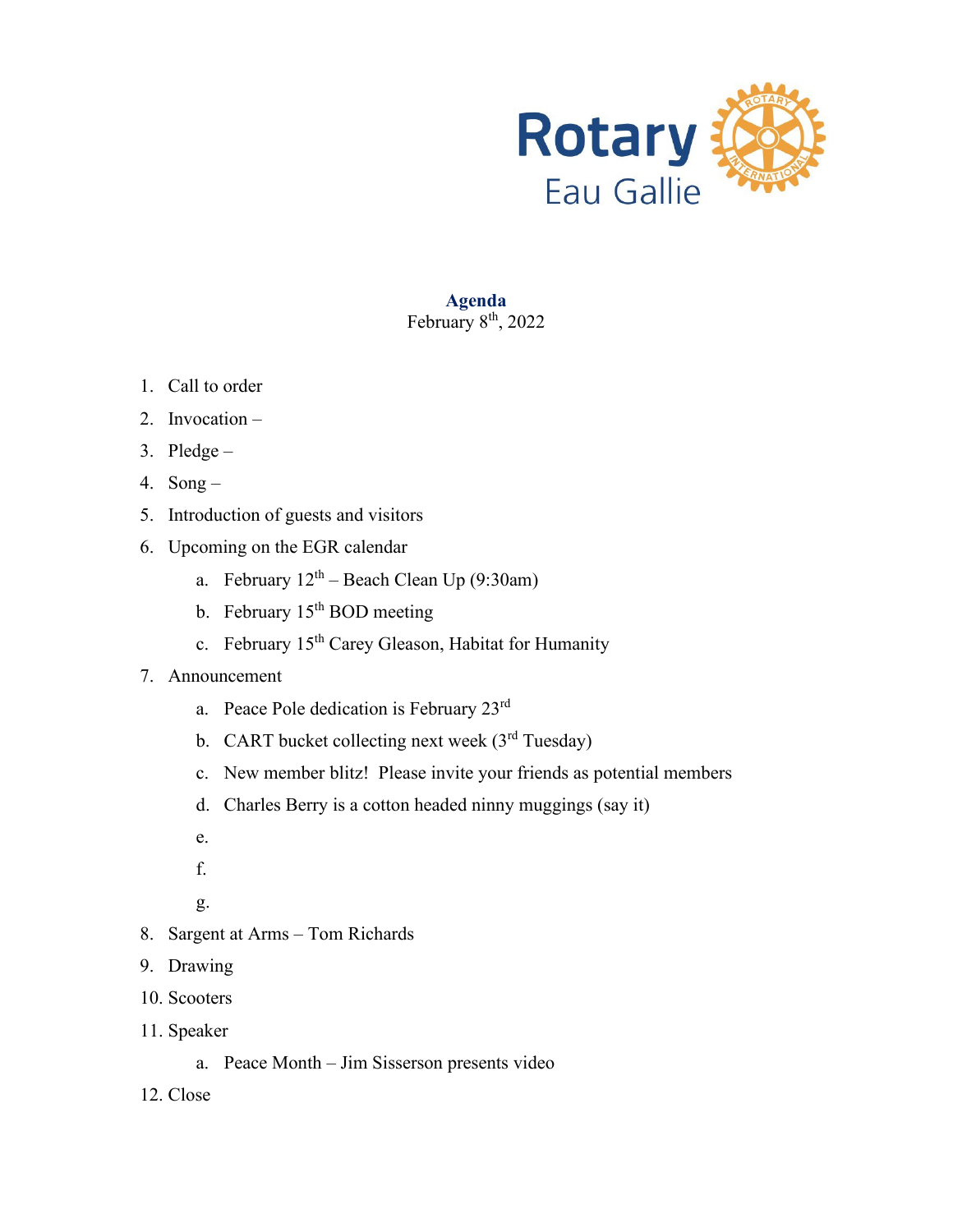

#### **Agenda** February  $15<sup>th</sup>$ , 2022

- 1. Call to order
- 2. Invocation Hank Nelson
- 3. Pledge –
- 4. Song Rick Roach
- 5. Introduction of guests and visitors
- 6. Upcoming on the EGR calendar
	- a. February  $23<sup>rd</sup>$  Peace Pole dedication (Wed)
	- b. March 1<sup>st</sup> Falconer Jeromy Nall
	- c. March  $8^{th}$  BOD meeting
	- d. March  $8<sup>th</sup>$  Marcia Gaecke -Rotary Tech, last installment
- 7. Announcement
	- a. BOD met today
	- b. CART bucket collecting next week
	- c. New member blitz! Please invite your friends as potential members
	- d. Charles Berry is a cotton headed ninny muggings
	- e. Any interest in re-starting road clean up on Eau Gallie?
	- f. Pass around thank you notes from beneficiaries
- 8. Sargent at Arms Eric Turner
- 9. Drawing
- 10. Scooters
- 11. Speaker
	- a. Carey Gleason, Habitat for Humanity
- 12. Close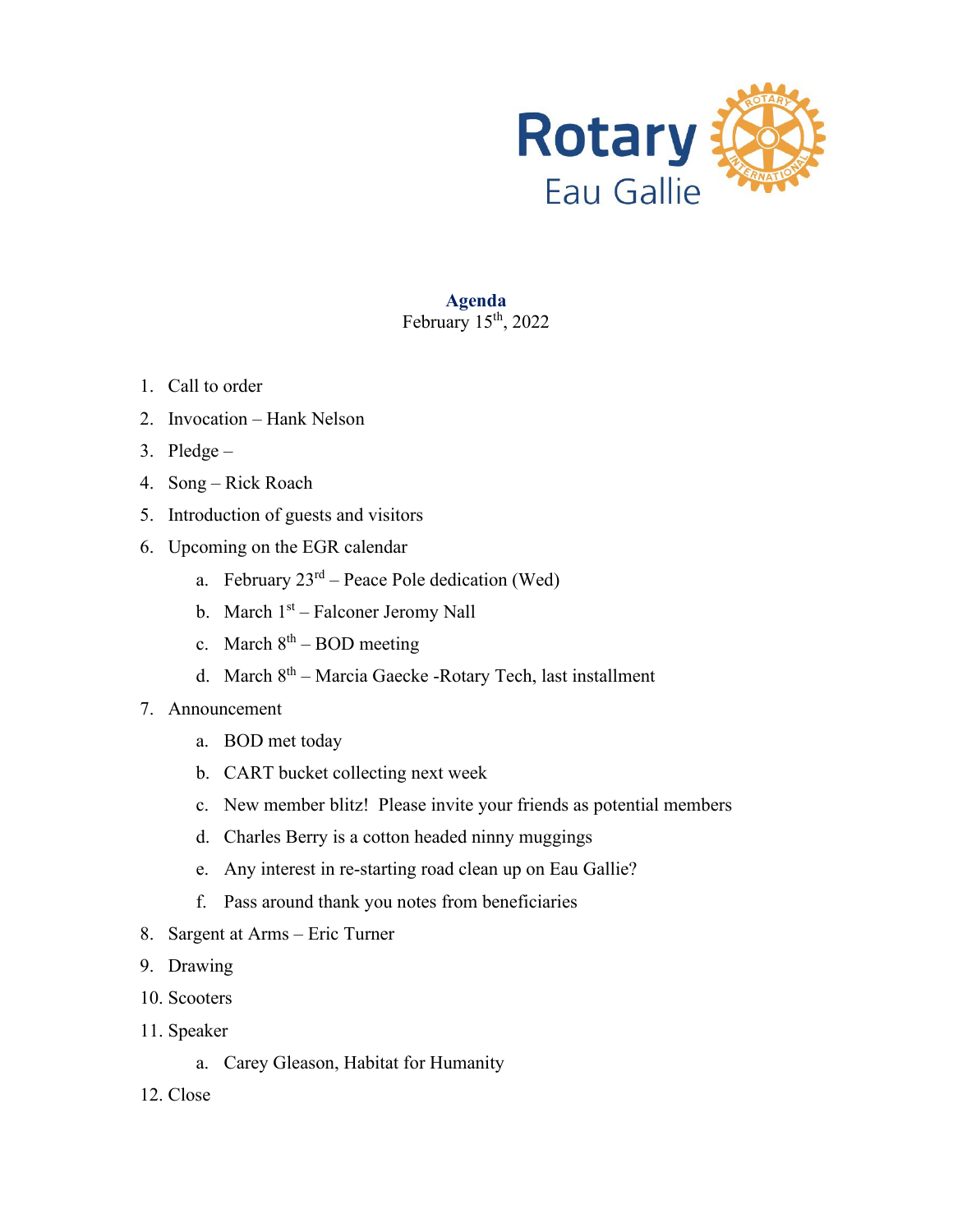

#### **Agenda** March 1st, 2022

- 1. Call to order
- 2. Invocation Corrie Dunkin
- 3. Pledge –
- 4. Song Rick Roach
- 5. Introduction of guests and visitors
- 6. Upcoming on the EGR calendar
	- a. March  $8<sup>th</sup> BOD$  meeting
	- b. March  $8<sup>th</sup>$  Marcia Gaecke -Rotary Tech, last installment
	- c. March  $12^{th}$  Canova Beach Clean Up
	- d. March  $15<sup>th</sup>$  Charter Noon
- 7. Announcement
	- a. Food bank envelope
	- b. Bob Visconti
	- c. Peace Pole dedicate recap D6930 newsletter & other press
	- d. New member blitz! Please invite your friends as potential members
	- e. Dave Spector Guatemala Al' Tenamit trip
	- f.
- 8. Sargent at Arms Tom Richards
- 9. Drawing
- 10. Scooters
- 11. Speaker
	- a. Falconer Jeromy Nall
- 12. Close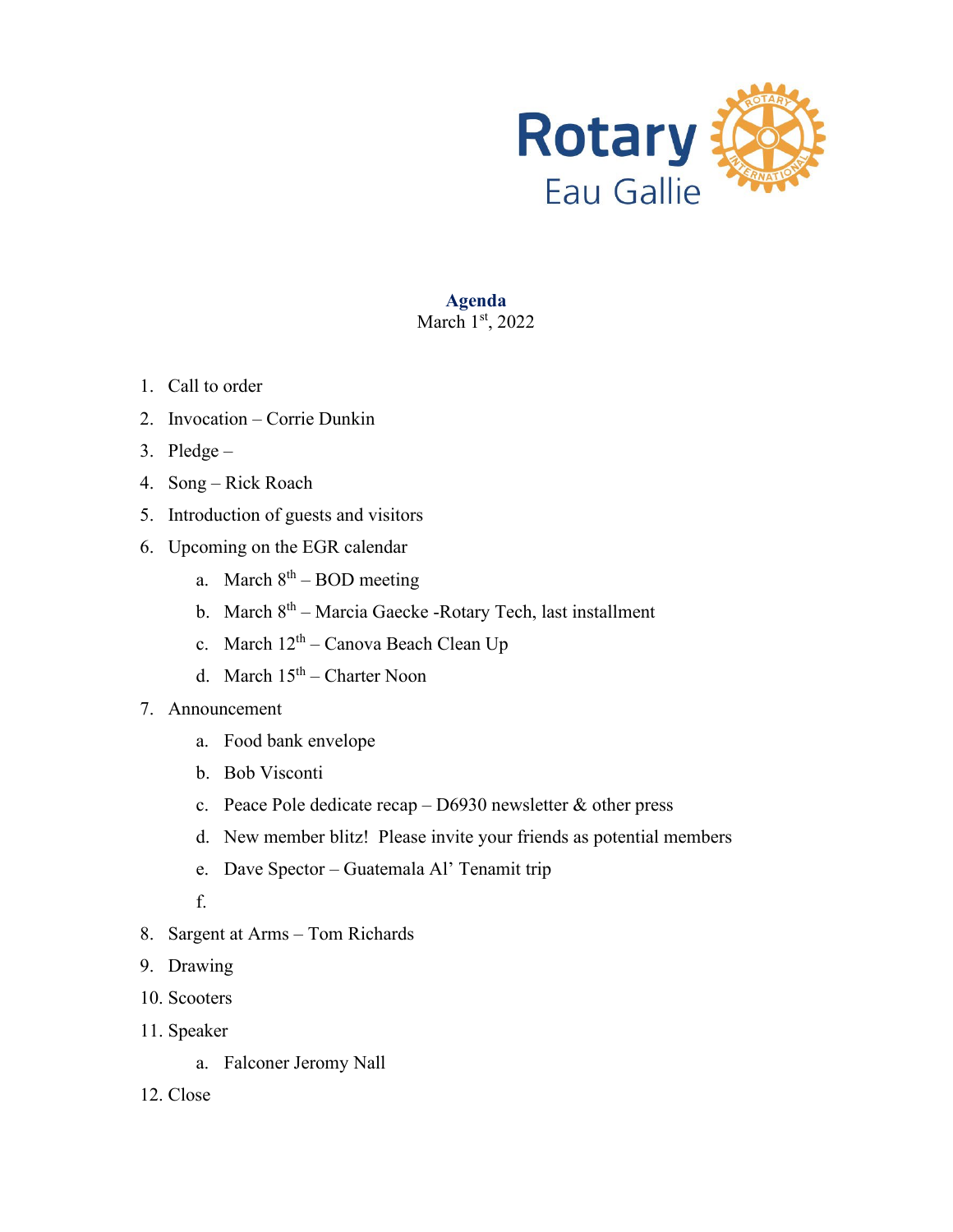

#### **Agenda** March  $8<sup>th</sup>$ , 2022

- 1. Call to order
- 2. Invocation Joe Langlois
- 3. Pledge –
- 4. Song Rick Roach
- 5. Introduction of guests and visitors
- 6. Upcoming on the EGR calendar
	- a. March  $12<sup>th</sup>$  Canova Beach Clean Up
	- b. March  $15<sup>th</sup>$  Charter Noon
	- c. March  $22^{nd}$  Brew Fest Club Assembly
- 7. Announcement
	- a. BOD met today
	- b. March  $29<sup>th</sup>$  bowling social (by Palm Bay club)
	- c. EGRC grant invitations
	- d. New member blitz! Please invite your friends as potential members
	- e. Need to fill two program spots in Aril & May
	- f.
	- g.
- 8. Sargent at Arms Tom Richards
- 9. Drawing
- 10. Scooters
- 11. Speaker
	- a. Marcia Gaecke -Rotary Tech, last installment
- 12. Close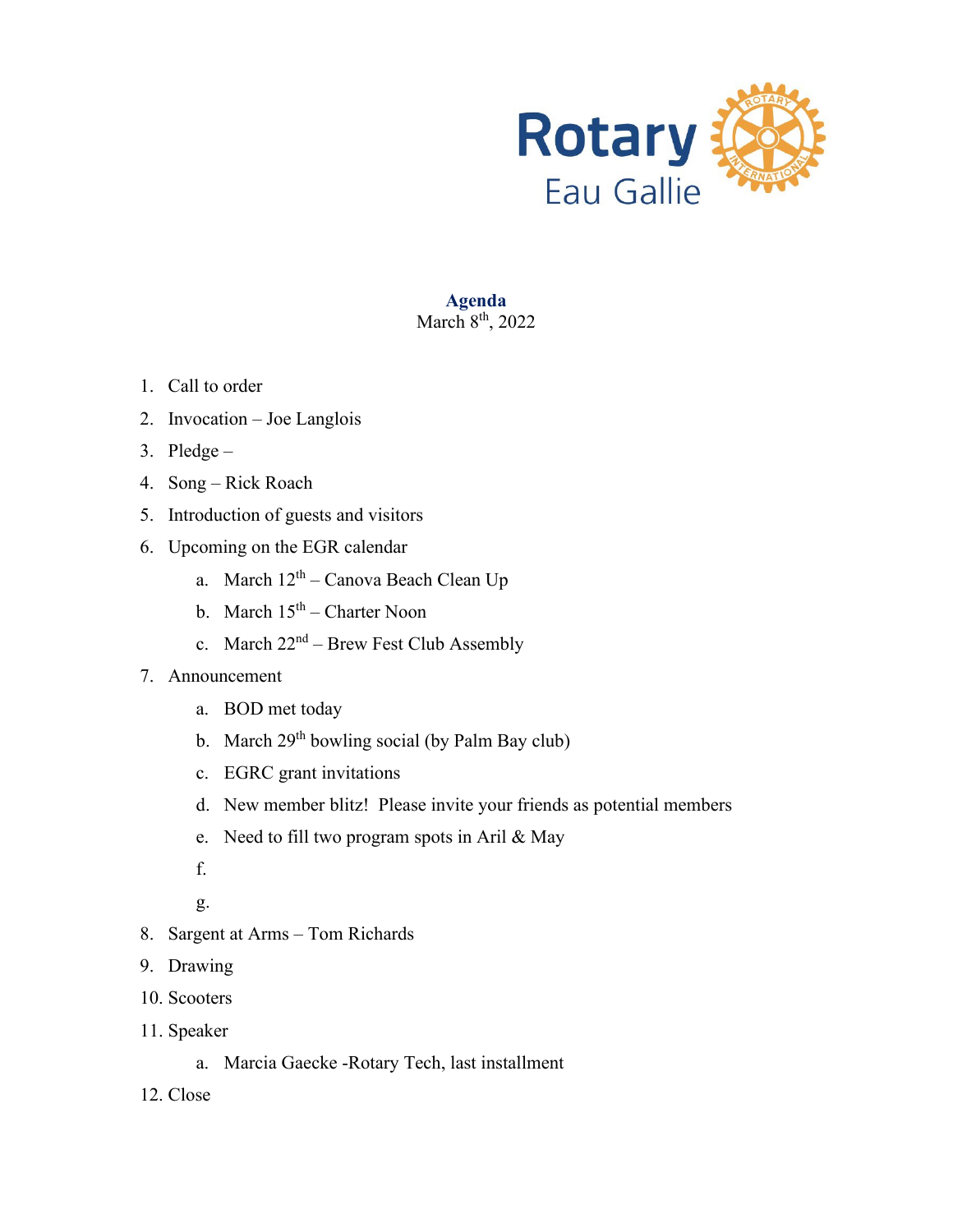

# **Agenda** March 22<sup>nd</sup>, 2022

- 1. Call to order
- 2. Invocation Jim Sisserson
- 3. Pledge –
- 4. Song Rick Roach
- 5. Introduction of guests and visitors
- 6. Upcoming on the EGR calendar
	- a. March  $29^{th}$  No lunch meeting, Social @ Intracoastal (5:30)
	- b. April 5th Crypto Currency w/ Jennifer Brown

- a. New member blitz! Please invite your friends as potential members
- b. April  $19^{th}$  & May  $17^{th}$  programs are open
- c.
- d.
- e.
- 8. Sargent at Arms Dave Spector
- 9. Drawing
- 10. Scooters
- 11. Speaker
	- a. Tom Richards Brew Fest Club Assembly
- 12. Close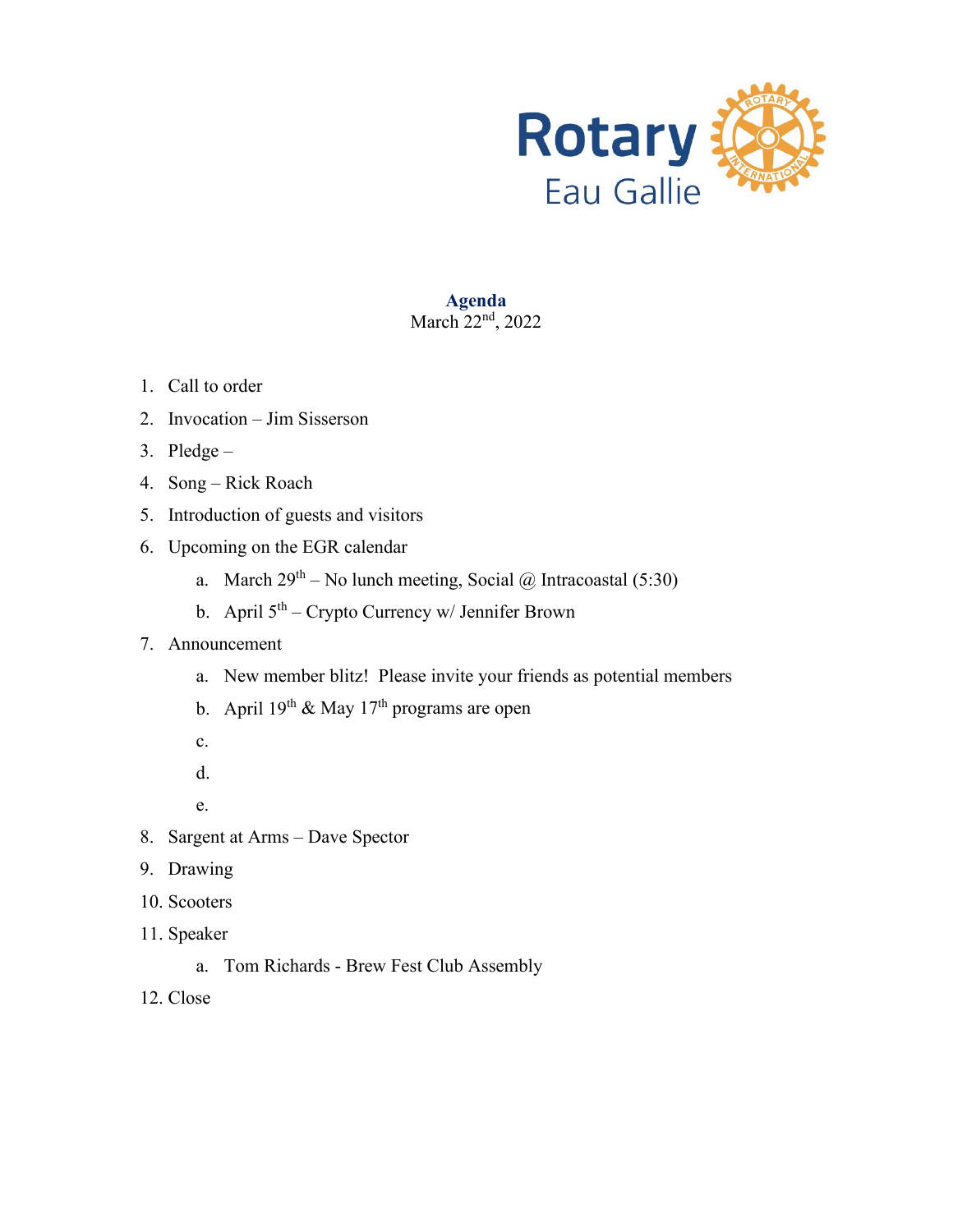

**Agenda** April  $5<sup>th</sup>$ , 2022

- 1. Call to order
- 2. Invocation Rich Sutter
- 3. Pledge Brian Laughlin
- 4. Song Rick Roach
- 5. Introduction of guests and visitors
- 6. Upcoming on the EGR calendar
	- a. April  $9<sup>th</sup>$  Canova Beach clean up
	- b. April  $12^{th}$  Board meeting
	- c. April  $12^{th}$  The Glass House, Christi Adams
	- d. April 19th Road Trip! EGHS Aviation Program
- 7. Announcement
	- a. Save the Date June  $7<sup>th</sup>$  Installation dinner
	- b. June  $14<sup>th</sup>$  & beyond programs are open
	- c. District Conference May 15<sup>th</sup>
	- d. May 15th Faith & Cultural Connections Picnic
	- e. Amazon Smile
- 8. Sargent at Arms Tom Richards
- 9. Drawing
- 10. Scooters
- 11. Speaker
	- a. Crypto Currency w/ Jennifer Brown
- 12. Close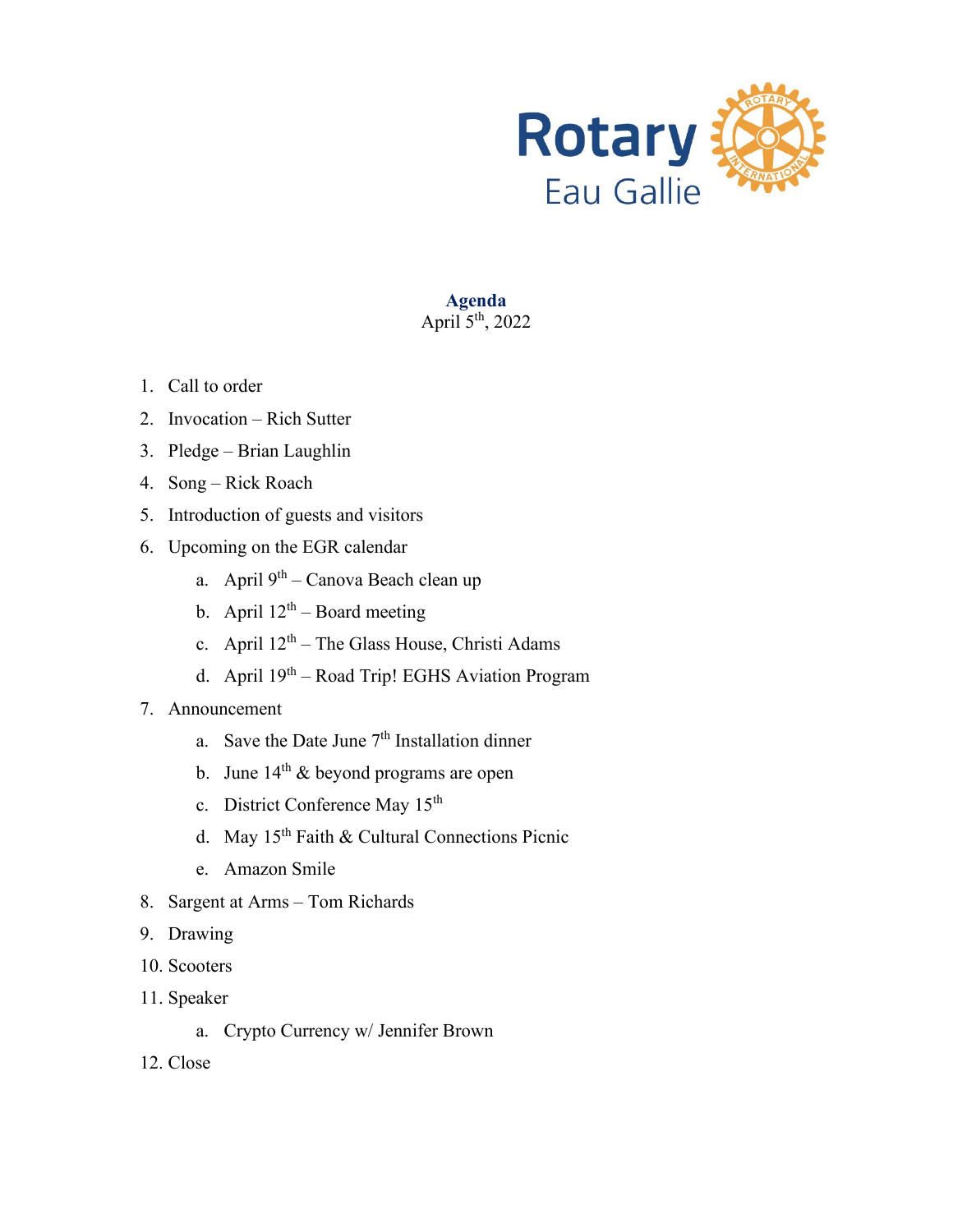

# **Agenda** April  $12^{th}$ , 2022

- 1. Call to order
- 2. Invocation Bill Pospisil
- 3. Pledge Dave Spector
- 4. Song Rick Roach
- 5. Introduction of guests and visitors
- 6. Upcoming on the EGR calendar
	- a. April 19th Road Trip! EGHS Aviation Program
	- b. April  $26<sup>th</sup>$  Exploration Arts Nancy Dillen
- 7. Announcement
	- a. Save the Date June  $7<sup>th</sup>$  Installation dinner
	- b. June  $14<sup>th</sup>$  & beyond programs are open
	- c. District Conference May 15<sup>th</sup>
	- d. EGRCC BOD recap Bill Pospisil
	- e. Check presentation
	- f. Habitat Mary Bonhomme
	- g. Food bank delivery this Thursday
- 8. Sargent at Arms Tom Richards
- 9. Drawing
- 10. Scooters
- 11. Speaker
	- a. The Glass House, Christi Adams
- 12. Close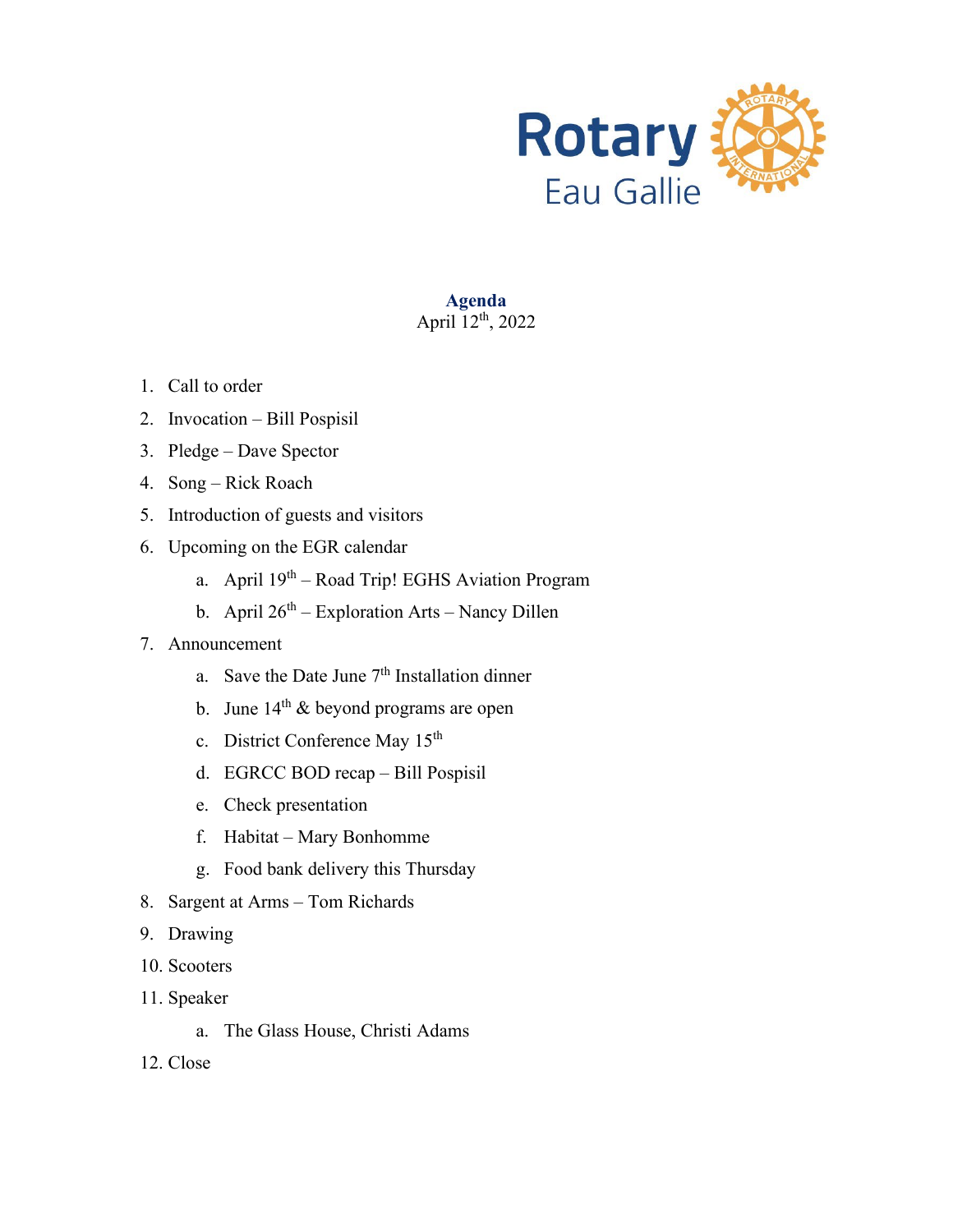

**Agenda** April 19th, 2022

- 1. Call to order
- 2. Invocation Rick Roach
- 3. Pledge Buz Anderson
- 4. Song Rick Roach
- 5. Introduction of guests and visitors
- 6. Upcoming on the EGR calendar
	- a. April  $26<sup>th</sup>$  Exploration Arts Nancy Dillen
	- b. May  $3^{rd}$  Grant Beneficiaries
- 7. Announcement
	- a. Interact update Barbara Berry
		- i. RYLA program May 17<sup>th</sup>
	- b. Food bank delivery this past Thursday
	- c. Save the Date June  $7<sup>th</sup>$  Installation dinner
	- d. Gen McChrsytal Gary Grant
- 8. Speaker
	- a. Bill McInnish, EGHS Aviation Program
- 9. Close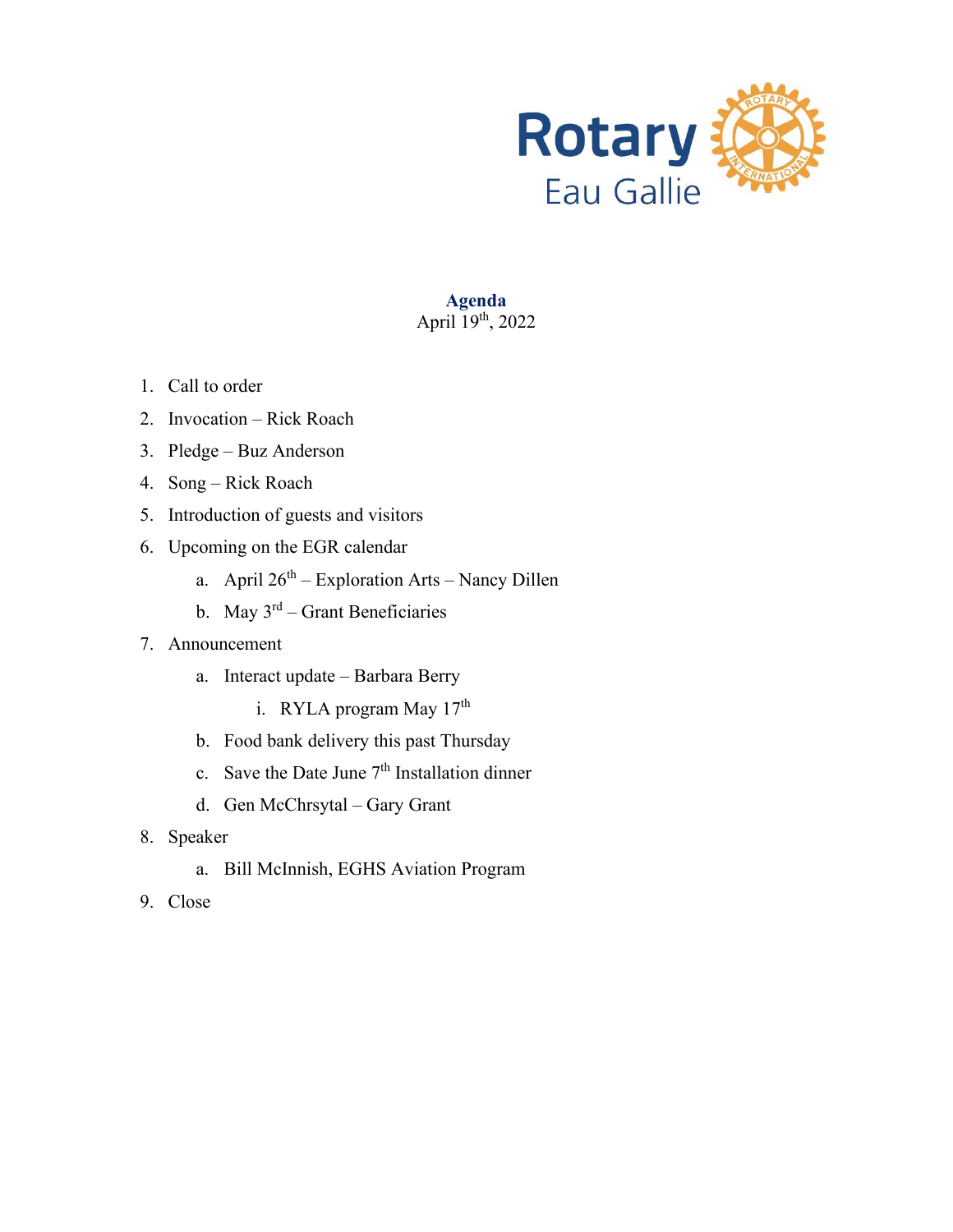

**Agenda** April  $26<sup>th</sup>$ , 2022

- 1. Call to order
- 2. Invocation Bruce Waters
- 3. Pledge –
- 4. Song Rick Roach
- 5. Introduction of guests and visitors
- 6. Upcoming on the EGR calendar
	- a. May  $3<sup>rd</sup>$  Grant Beneficiaries part 1
	- b. May  $10^{th}$  Grant Beneficiaries part 2
	- c. May  $17<sup>th</sup> RYLA$  recap
- 7. Announcement
	- a. District 6930 conference is weekend of May 14<sup>th</sup>
	- b. Save the Date June  $7<sup>th</sup>$  Installation dinner
	- c. Mary Bonhomme Ukraine support fundraiser
	- d. Dave Spector
	- e.
	- f.
- 8. Sargent at Arms Tom Richards
- 9. Drawing
- 10. Scooters
- 11. Speaker
	- a. Exploration Arts Nancy Dillen
- 12. Close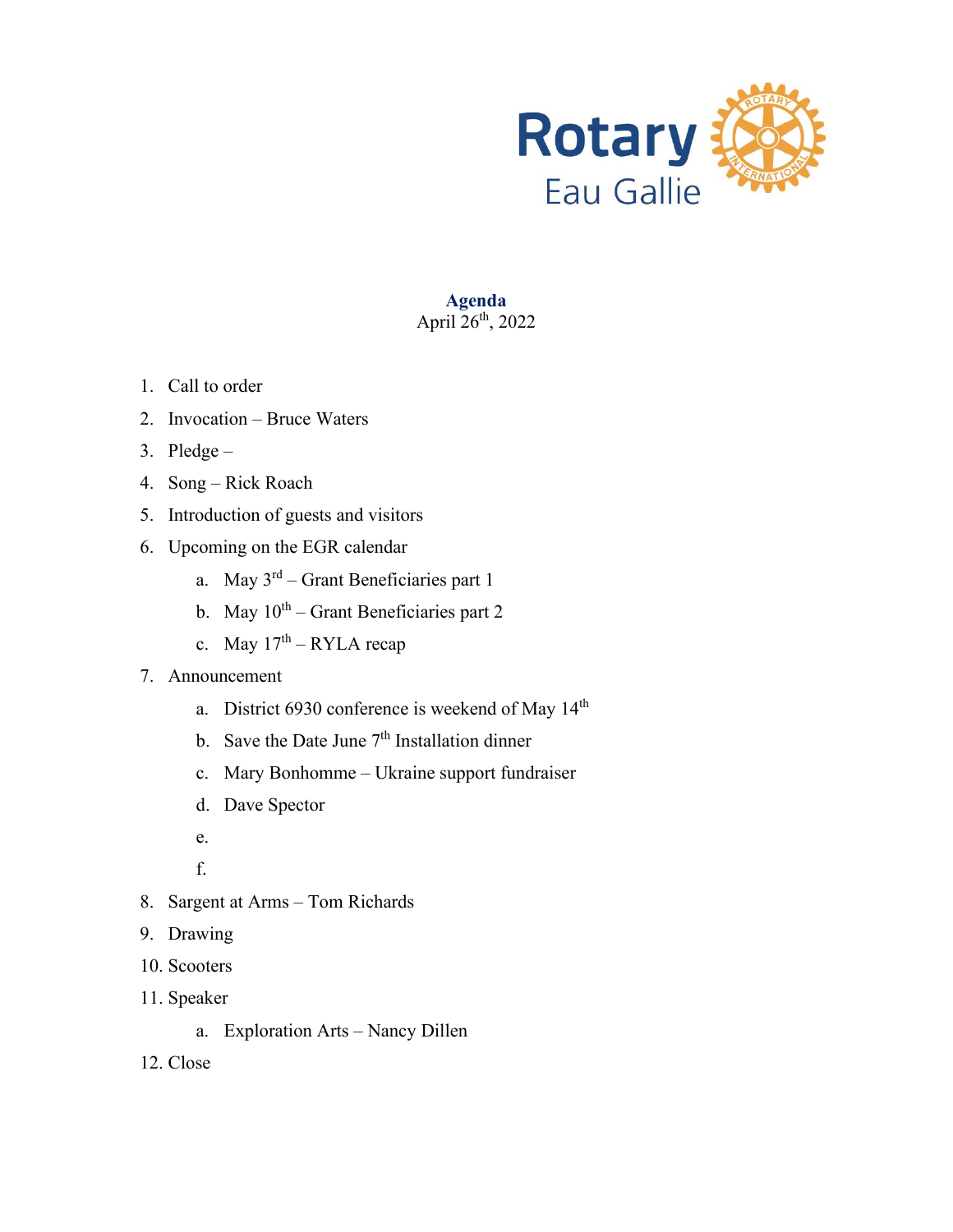

**Agenda** May  $3^{\text{rd}}$ , 2022

- 1. Call to order
- 2. Invocation Corrie Dunkin
- 3. Pledge Gary Grant
- 4. Song Rick Roach
- 5. Introduction of guests and visitors
- 6. Upcoming on the EGR calendar
	- a. May  $10^{th}$  Club BOD Meeting
	- b. May  $10^{th}$  Grant Beneficiaries part 2
	- c. May  $17<sup>th</sup> RYLA$  recap
- 7. Announcement
	- a. EGHS Food Bank
	- b. Scholarship committee
	- c. Rotary/Ukraine pins on backorder
	- d. Dave Spector Foundation recognition
- 8. Sargent at Arms Tom Richards
- 9. Drawing
- 10. Speaker
	- a. Rotary Foundation
	- b. AMI Kids Terrence Levell
	- c. Solar Light for Africa Charlene Turner
	- d. Ready For Life Brevard Katie Stewart, Pamela Bress
	- e. EGAD Kathie Elias
- 11. Close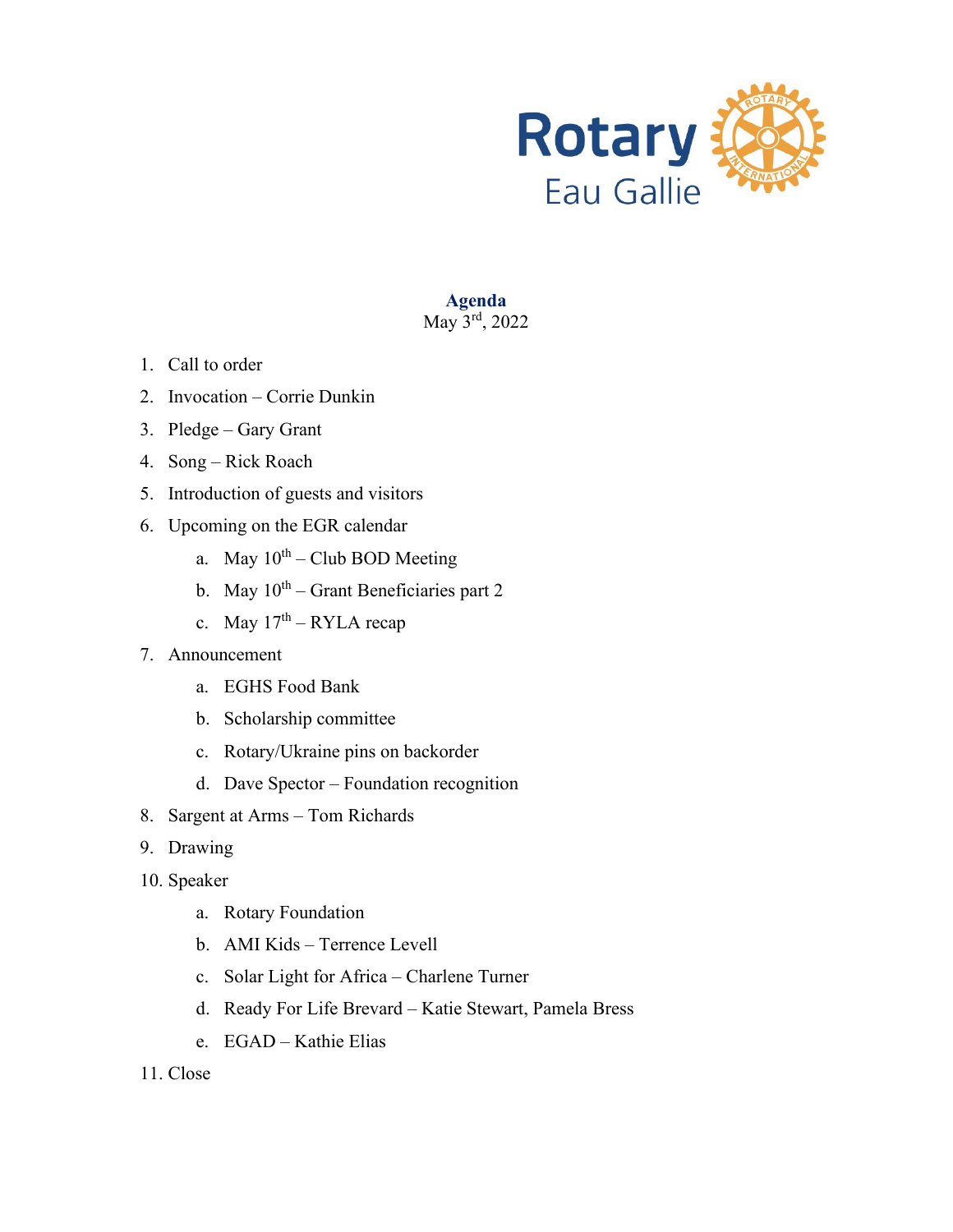

#### **Agenda** May 10<sup>th</sup>, 2022

- 1. Call to order
- 2. Invocation Joe Lanlois
- 3. Pledge –
- 4. Song Rick Roach
- 5. Introduction of guests and visitors
- 6. Upcoming on the EGR calendar
	- a. May  $17<sup>th</sup> RYLA$  recap
	- b. May  $24<sup>th</sup>$  Melbourne Police Community Outreach
- 7. Announcement
	- a. June  $28<sup>th</sup>$ , no program scheduled yet
	- b. Scholarship committee
	- c. Cell phone use
- 8. Sargent at Arms Tom Richards
- 9. Drawing
- 10. Speaker
	- a. Club Esteem Ellena Little & Lee Bartell
	- b. Brevard Neighborhood Coalition –
	- c. Children's Hunger Project Cheryl Cominsky
	- d. BSA Troop 300 (Eau Gallie) Deb Green
	- e. Women's Center Becky Lemstrom & Stephanie Husted
	- f. Family Promise of Brevard –Tara Pagliarini & Mark Sexton
	- g. Mail check to: Guatemala Tomorrow, Who We Play For, Habitat for Humanity, MORGAN Project
- 11. Close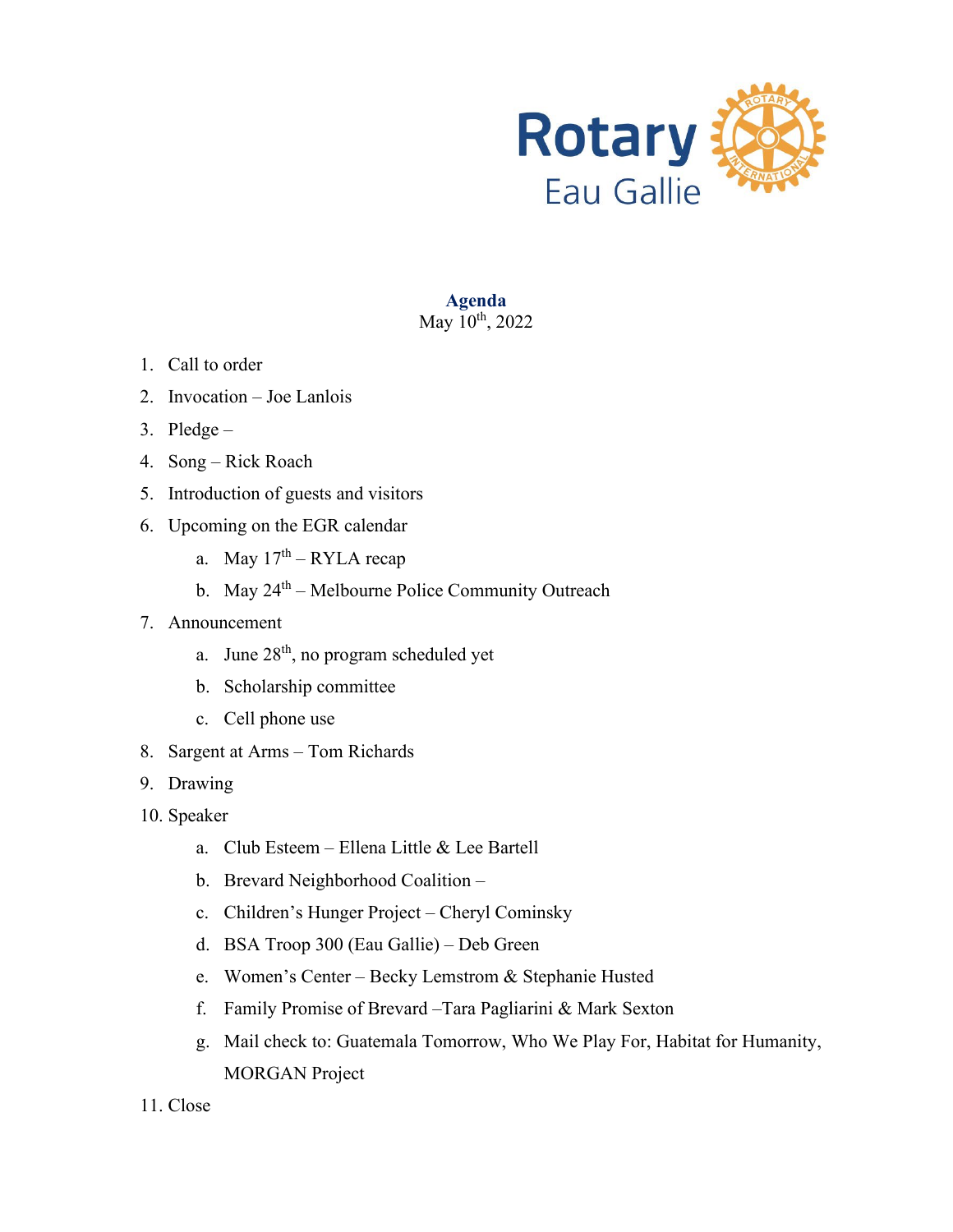

#### **Agenda** May 17<sup>th</sup>, 2022

- 1. Call to order
- 2. Invocation Hank Nelson
- 3. Pledge Bruce Waters
- 4. Song Rick Roach
- 5. Introduction of guests and visitors
- 6. Upcoming on the EGR calendar
	- a. May 24<sup>th</sup> Melbourne Police Community Outreach
	- b. May  $31<sup>st</sup> 5<sup>th</sup> Tuesday$
	- c. June  $7<sup>th</sup>$  Installation Dinner
- 7. Announcement
	- a. June 21<sup>st</sup> Literary landmark reminder
	- b. Space Coast East Children's Home Society
	- c. Cart buckets
	- d. Interact Sponsor Barbara Berry
	- e. Scholarship Award Logan Miller, Matt Connor
	- f. Cell phone use
- 8. Sargent at Arms Tom Richards
- 9. Drawing
- 10. Speaker
	- a. RYLA recap Kelly Carmody, Natalie Allen
- 11. Close